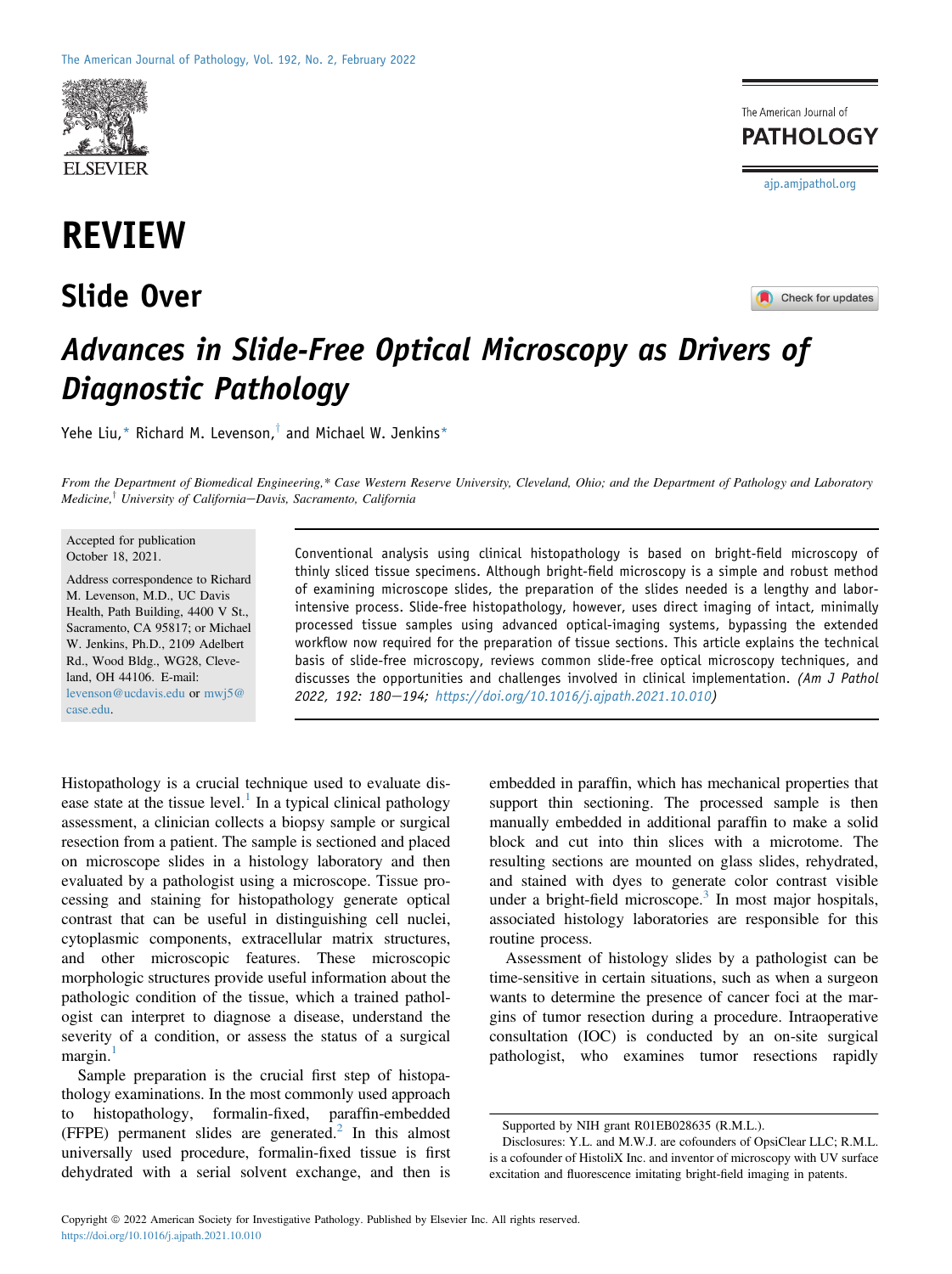prepared via cryosectioning (also called frozen sectioning) as a quick alternative to FFPE-based microtome sectioning.<sup>[1,](#page-12-0)[4](#page-12-3)</sup> Freezing tissue is much faster than is FFPE, and a typical IOC can take between 20 and 60 minutes, depending on complexity and the number of samples examined.<sup>[5](#page-12-4)</sup> However, the results of IOC are often less reliable than are permanent slides due to the presence of artefacts associated with cryosectioning.<sup>[6](#page-12-5)</sup> Usually, one or more FFPE permanent slides are consulted in succeeding days to re-examine the margin status.

The primary imaging modality for both FFPE and cryosections is bright-field microscopy, designed to visualize thin specimens mounted on glass slides.[7](#page-12-6) Bright-field microscopes depend on white light transmitted through specimens only a few microns in thickness to generate contrast based on the binding patterns and absorbance properties of chemical stains that highlight different tissue and cellular components. For over a century, bright-field microscopy has remained the most affordable, convenient, and reliable strategy for histology visualization. $\frac{8}{3}$  $\frac{8}{3}$  $\frac{8}{3}$ 

More recently, the development of digital pathology has further improved the utility of anatomic pathology.<sup>[9](#page-12-8)</sup> Automated slide scanners equipped with digital cameras and robotic slide handling can be used to rapidly capture entire microscope slides as high-resolution digital images.<sup>[10](#page-12-9)</sup> The data are uploaded to cloud-based health information-management systems, and pathologists can review the images anywhere and anytime. $1,12$  $1,12$  Empowered

by advanced computational methods, digital pathology also enabled the development of various automated data-analysis tools that promise to assist pathologists in interpreting the resulting images more efficiently and accurately.<sup>[13](#page-12-12)</sup>

However, there are some intrinsic limitations to conventional histopathology techniques. For the FFPE permanent slides, the sample-preparation procedure is laborious and time-consuming. Although laboratory automation has simplified some tissue-processing steps (eg, solvent exchange, staining) in large clinical laboratories, a significant portion of the process (eg, embedding and sectioning) is still performed by skilled personnel, essentially limiting speed and throughput.<sup>[14](#page-12-13)</sup> Even with the more rapid cryosectioning procedure, surgeons still need to pause the operations before the IOC results become available. The wait can lengthen the procedure time for the patient and contribute to a significant portion of the operating-room charges.<sup>[15](#page-12-14)</sup> Especially for IOC, there is a need for faster and more effective pathology analysis.

A straightforward way to improve the efficiency of clinical pathology is to reengineer histopathology workflows [\(Figure 1](#page-1-0)) to bypass the tedious sectioning process. In this article, slide-free histopathology is defined as any imaging method that is not dependent on slide-based microscopy.<sup>[16](#page-12-15)</sup> In the past, it was difficult to visualize thick tissue samples under a microscope due to a lack of good opticalsection capability to generate in-focus images from optical slices representing just a few microns in thickness. $17$  It was

<span id="page-1-0"></span>

Figure 1 Comparison of histopathology workflows. \*The low-cost aspect applies to certain techniques (eg, microscopy with UV surface excitation) that use inexpensive setup. FFPE, formalinfixed, paraffin-embedded.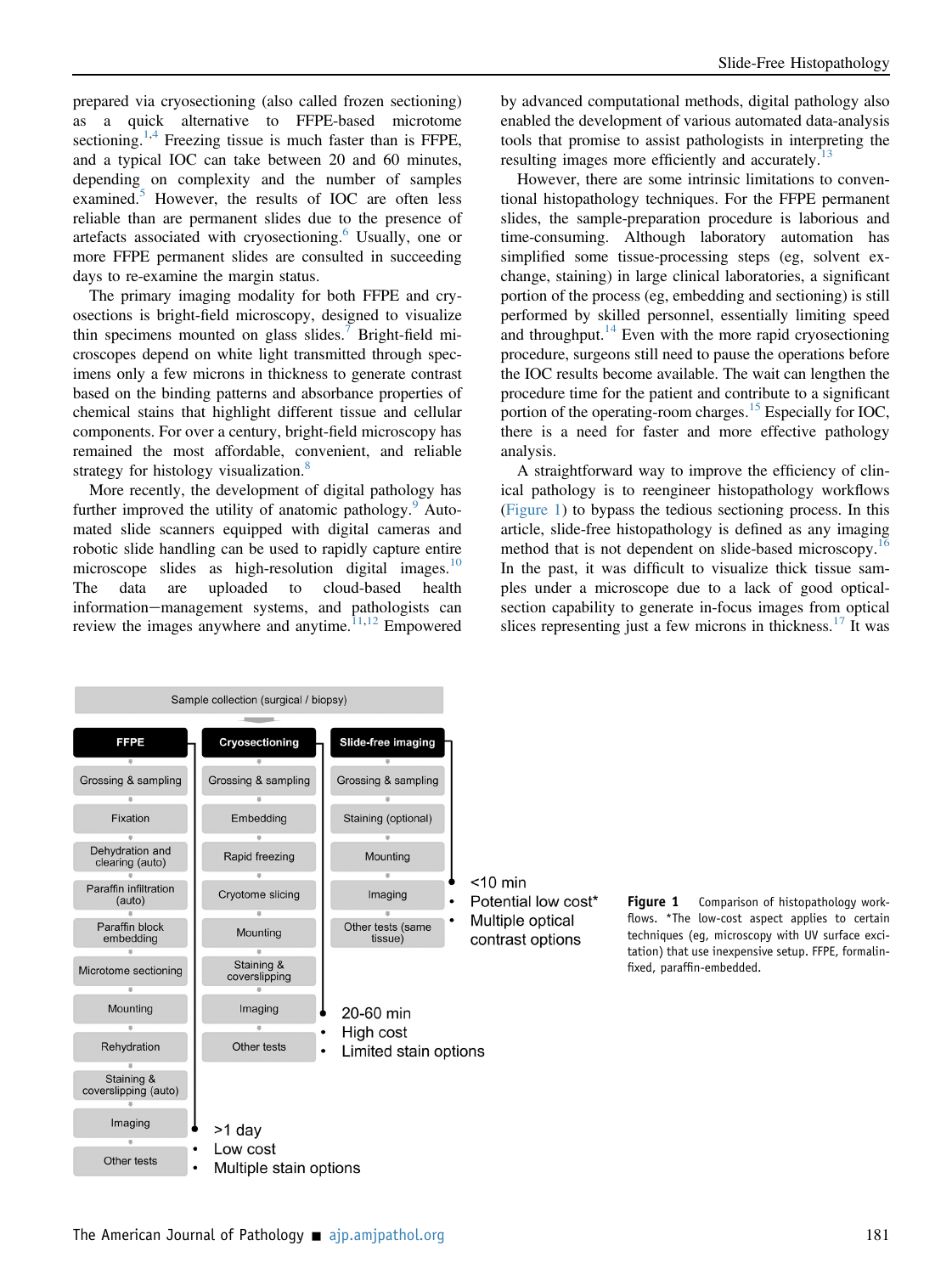also difficult to record and process the data before digital imaging became widely available. $\degree$  This situation has largely changed over the past few decades. Advancements in sensors, light sources, optics, computing power, and algorithmic methodologies have drastically broadened the strategies available for optical microscopy, enabling multiple effective technical paths to meet the emerging need for slide-free histopathology. Especially in recent years, these new technologies have become increasingly competitive in cost, speed, availability, functionality, and performance. They also demonstrate great potential to disrupt the centuryold histopathology workflow. This review introduces common design considerations of microscopy-based slide-free histopathology technologies, describes emerging slide-free histopathology imaging modalities, and discusses the future clinical implementation of these technologies. (Note: Discussion of other, nonoptical methods such as X-raybased slide-free histopathology is not included.)

### Design Considerations

Developing slide-free histopathology is a complicated task involving sample preparation, optical imaging, data handling, and clinical workflow integration. Although slidefree histopathology can be accomplished with various optical-imaging techniques, they share many common design considerations. This section highlights some universal technical challenges and aspects relevant to all slidefree histopathology methods.

#### Optical Contrast

Optical contrast is the difference in signal intensity that makes microstructures distinguishable in a microscopy image.<sup>[18](#page-12-17)</sup> It can be generated by the intrinsic optical properties of the tissue or induced by extrinsic chemical treatment (eg, stains). In optical microscopy, image contrast can be categorized by either the nature of the optical signal (eg, fluorescence) or the type of emphasized histology structures (eg, cell nuclei). In principle, any optical contrast between tissue microstructures can be used to interpret and understand the microanatomy of the tissue. Some types of optical contrast, such as nuclear contrast, are particularly salient for disease detection and classification.<sup>[19](#page-12-18)</sup> Historically, optical contrast in microscopy originated from chemical stains and is visible to the naked eye. Today, optical imaging no longer depends on visibly appreciable properties, but can rely on fluorescence,<sup>[20](#page-12-19)</sup> absorption,<sup>[21](#page-12-20)</sup> scattering,<sup>[22](#page-12-21)</sup> nonlinear optical properties, $23$  photoacoustic effects, $24$  and combinations of multiple optical contrasts.

#### Sample Preparation

A simple sample-preparation procedure is the key advantage of many slide-free histopathology techniques. Most such techniques require one or two quick processing steps to

prepare whole-mount tissue samples. The first step, tissue resampling, involves removing unwanted tissue, cutting the tissue sample into appropriate dimensions, and exposing the region of interest. These procedures are often performed by a pathologists' assistant. $25$  For extrinsic optical contrast, the second step is to label the sample surface with dyes. This process is usually performed by rinsing the sample with a dye solution, followed by a few washes. Overall, this process is considerably simpler and faster than FFPE or cryosectioning. In addition to imaging the surface of the tissue, some slide-free histopathology methods (eg, light-sheet microscopy) generate three-dimensional (3D) histology data in a tomographic format.<sup>[26,](#page-12-25)[27](#page-12-26)</sup> A special samplepreparation technique, optical clearing, $28$  increases the transparency of the samples and enables optical imaging deep into the tissue.

#### Sample Containment

Mounting tissue specimens in a slide-free imaging system is not trivial. Unlike conventional slide-based microscopy, in which thin-sectioned samples are flattened between a slide and coverslip, slide-free imaging often involves thicker, irregularly shaped tissue pieces that require specialized sample holders to stabilize the sample, flatten the sample surface, and align it to the focal plane of the imaging system (eg, US patent 9797816B2).<sup>[29](#page-12-28)</sup> For pathology applications, it is also important to keep the sample in the desired orientation and to prevent unwanted motion during imaging. At the microscopic scale, the surface of the tissue is never perfectly flat. A well-designed sample holder can apply compression across the tissue specimen to eliminate large surface fluctuations and prevent associated image artefacts.[30](#page-12-29) A sample holder also serves as a reliable fluid reservoir in certain slide-free imaging systems in which the sample is immersed in a fluid (eg, US patent publication US20210124162A1). $31$  Special mechanical design measures need to be implemented to enable hazard-free fluid handling.

#### Resolution and Field of View

Different pathologic applications pose different imaging requirements. Some applications require a large field of view (FOV) to cover the entire sample, while others need high resolution to uncover detailed subcellular morphology.<sup>[32](#page-12-31)</sup> In the design of a slide-free imaging system, the intended use affects such design inputs. As with conventional slide-based microscopy systems, the optical resolution and FOV of slide-free imaging systems are also primarily determined by the properties of the microscope objectives used. There is always a trade-off between resolution, FOV, and imaging speed. $33$  Unlike conventional slide-based microscopy systems, in which it is easy to switch between several microscope objectives, some more complex imaging systems have design constraints (eg, the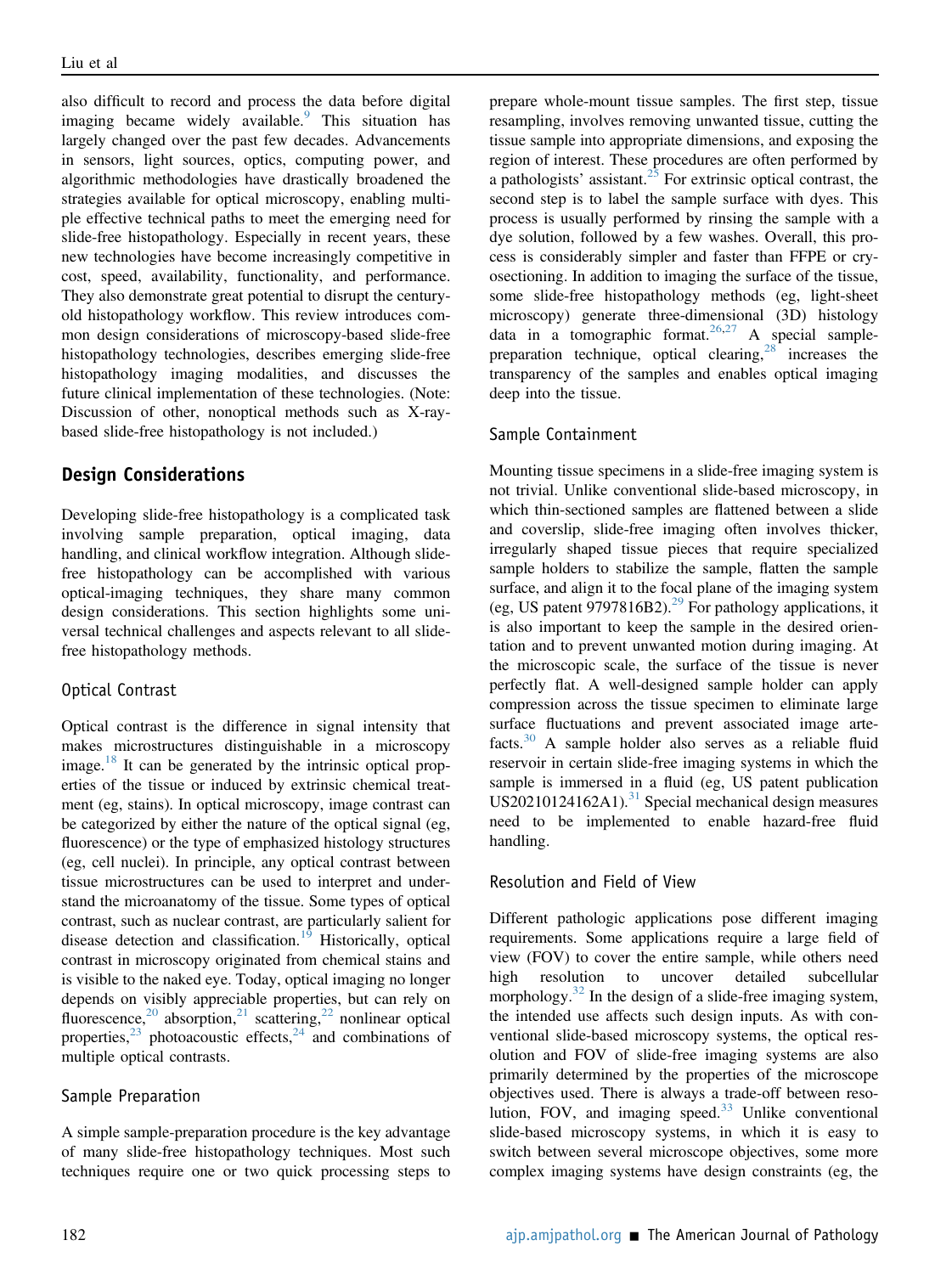need for precise positioning of the back-focal plane of the objective) that limit lens interchangeability.

#### Optical Sectioning

Optical sectioning describes various optical methods that eliminate out-of-focus signals, improving image contrast and signal-to-noise ratio.<sup>[17](#page-12-16)</sup> Without the help of physical sectioning, optical sectioning is a fundamental technical feature of a vast majority of slide-free imaging techniques. Until recently, the most commonly used optical-sectioning strategy was point-scanning-based imaging such as confocal microscopy. Optical signals are collected from single focal spots, and the out-of-focus signals can be easily removed by spatial filtering or other optical methods. More recently, advanced optical techniques such as interferometry (eg, full-field optical coherence tomography),  $34$  specialized illumination (eg, UV fluorescence<sup>[35](#page-12-34)</sup> and light sheet<sup>[36](#page-12-35)</sup>), and computational methods (eg, deconvolution<sup>37</sup>) are implemented in slide-free histopathology to provide opticalsectioning capability with simple, cost-effective camera sensors. These optical-sectioning techniques will be dis-cussed in [Imaging Modality](#page-3-0).

#### Depth of Field

Depth of field (DOF) is defined as the distance between the deepest and the shallowest objects that can be sharply imaged under a microscope.<sup>[38,](#page-12-37)[39](#page-12-38)</sup> For high-resolution imaging systems that use high-numerical aperture Gaussian optics, the DOF is often thinner than the topologic excursions of the whole-mount sample surface  $(10 \text{-} \mu \text{m } DOF)$ versus 100-um excursions). Moreover, many slide-free histopathology imaging systems are designed to image a large FOV by tiling many images together. Different imaging locations often have a slightly different focal level due to small tilts and curvatures of the sample surface. It can take extra effort and time to keep the entire scan area in focus. The easiest way to improve the DOF is to use lower numerical aperture-detection optics, but this can impair lateral resolution. The most straightforward extended DOF method involves collecting multiple Z-stack images, but this comes with a significant speed penalty.<sup>[39](#page-12-38)</sup> To overcome the limitation, advanced optical techniques such as dynamic focusing,  $40$  wavefront coding, $41$  and computational deconvolution $42$  can also improve the DOF without a major impact on imaging speed. An imaging system with good DOF performance will be more accommodating with respect to sampleflattening issues, potentially simplifying the whole-mount sample-mounting process.

#### Imaging Speed and Throughput

Superior imaging speed is crucial for most slide-free histopathology techniques, as most of them are developed to compete with conventional slide-based histopathology

imaging. Speed can be affected by multiple factors, but typically one issue dominates in each system configura-tion.<sup>[43](#page-13-1)</sup> Identifying and addressing the key speed-limiting factor can lead to improved performance.

It is worth highlighting a few commonly encountered issues in most slide-free histopathology imaging systems. First, exposure or pixel dwell time is the major speedrelated limitation of systems with a limited photon budget. Second, for point-scanning-based systems, achievable speed of the scanning device (eg, galvo mirror) limits the frame rate. Third, occasionally the repetition rate of a pulsed light source or a detector sampling rate can be limiting. Fourth, in camera-based systems, speed is frequently affected by achievable data-transfer rates (eg,  $600$  MB/second for USB 3.0). Fifth, with high-frame rate imaging systems, mechanical movement (eg, focusing, stitching, and filter switching) is another common speedlimiting factor. Sixth, in some techniques, multiple images need to be acquired and processed in real time. Computationally intensive calculations could also limit the speed of such systems. With simple, fast sample preparation, the throughput of a slide-free histopathology imaging system is directly limited by the imaging speed and the number of devices implemented.

#### Image Processing and Rendering

There are several common image processing tasks in slidefree histopathology. Most slide-free histopathology techniques have the capacity to combine multiple FOVs into a single large image. This process often requires automated image-stitching algorithms that correct field distortion, normalize intensity, align images, and merge them into a single matrix.<sup>[44,](#page-13-2)[45](#page-13-3)</sup> Each imaging-system design may require a specialized stitching algorithm that is adjusted for that specific optical design. As with conventional whole-slide digital pathology, the stitched slide-free histopathology images are usually very large and thus challenging to display with minimal lag on a computer screen. Implementing a pyramid/multiscale large data format file system is necessary to manage and display such stitched images. Image contrast can be distinct in different dynamic ranges, and may be better visualized after high-dynamic-range correction. Unfamiliar optical contrast generated by some imaging systems may be difficult for untrained pathologists to interpret. Color-remapping algorithms can be implemented to combine and translate novel contrasts into pathologist-familiar color schemes such as hematoxylin and eosin  $(H&E)$ .<sup>[46](#page-13-4)</sup>

### <span id="page-3-0"></span>Imaging Modalities

Imaging modality refers to a type of imaging technology based on an underlying physical principle that produces images. Imaging modalities can be classified in various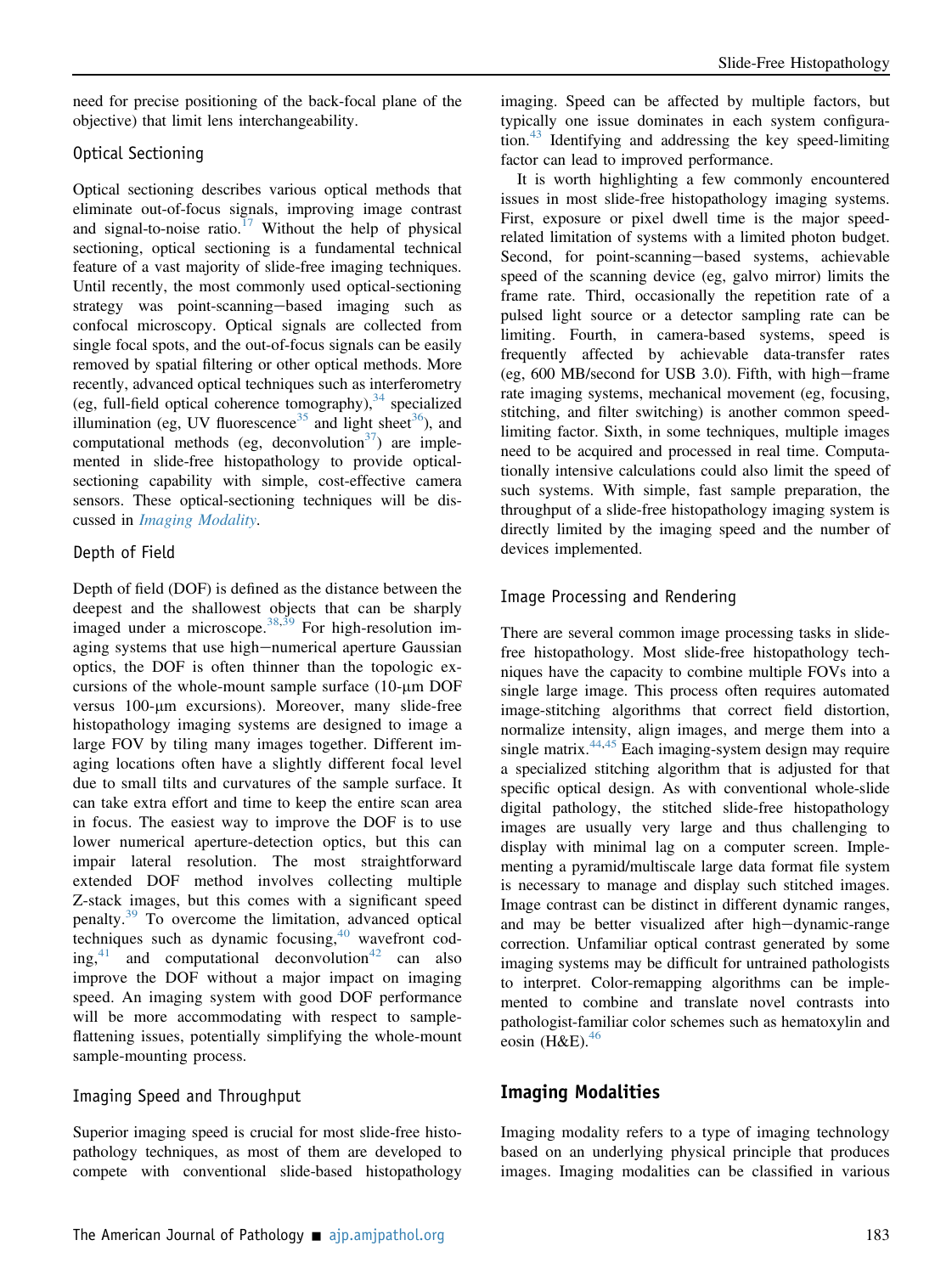| Imaging<br>modality                                                    | Optical contrast<br>mechanism          | Light source                       | Detector                                                         | Sample format*                               | Staining<br>method                                   | Optical-sectioning depth-of-field<br>mechanism | Extended<br>mechanism                 | Primary speed-<br>limiting factor         | Selected<br>references                                  |
|------------------------------------------------------------------------|----------------------------------------|------------------------------------|------------------------------------------------------------------|----------------------------------------------|------------------------------------------------------|------------------------------------------------|---------------------------------------|-------------------------------------------|---------------------------------------------------------|
| Bright-field<br>microscopy/<br>whole-slide<br>scanners                 | Absorption                             | Incoherent<br>white light          | Camera                                                           | Microscope slide Color dyes                  |                                                      | N/A                                            | N/A                                   | Sample stage<br>movement                  | 9,10                                                    |
| Confocal<br>microscopy                                                 | Elastic<br>scattering,<br>fluorescence | CW laser                           | Point<br>detectors<br>(PD, PMT,<br>APD)                          | Whole-mount<br>surface,<br>limited<br>volume | scattering,<br>fluorescent<br>dyes<br>optional       | Intrinsic light Spatial filtering              | Stacking                              | Scanner speed                             | $47 - 51$                                               |
| Nonlinear<br>microscopy                                                | 2P, 3P, SHG,<br>THG, SRS,<br>CARS      | Ultrafast laser Point              | detectors<br>[PD, PMT,<br>APD.<br>lock-in<br>amplifier<br>(SRS)] | Whole-mount<br>surface,<br>limited<br>volume | Intrinsic<br>tissue<br>property,<br>dyes<br>optional | Energy density<br>threshold                    | Stacking                              | Scanner speed, low 23,52-56<br><b>SNR</b> |                                                         |
| Structured<br>illumination<br>microscopy<br>phase<br>mask<br>detection | Fluorescence                           | Incoherent<br>visible light        | Camera                                                           | Whole-mount<br>surface                       | Fluorescent<br>dyes                                  | Structured<br>illumination,<br>computation     | Stacking,<br>computational<br>methods | Sample stage<br>movement                  | $57 - 59$                                               |
| <b>MUSE</b>                                                            | Fluorescence                           | UVC LED                            | Camera                                                           | Whole-mount<br>surface                       | Fluorescent<br>dyes                                  | Shallow UV<br>penetration                      | Stacking,<br>computational<br>method  | Sample stage<br>movement                  | 35,60,61                                                |
| <b>FIBI</b>                                                            | Fluorescence<br>absorption<br>hybrid   | 405 nm LED                         | Camera                                                           | Whole-mount<br>surface                       | Color and<br>fluorescent<br>dyes                     | Surface staining                               | Stacking                              | Sample stage<br>movement                  | F. Fereidouni,<br>R.M. Levenson,<br>unpublished<br>data |
| <b>FFOCT</b>                                                           | Elastic<br>scattering                  | Low-coherent Camera<br>white light |                                                                  | Whole-mount<br>volume                        | scattering<br>in tissue                              | Intrinsic light Interferometry                 | Stacking                              | Sample stage<br>movement                  | $62 - 64$                                               |
| Light-sheet<br>microscopy                                              | Fluorescence                           | CW laser                           | Camera                                                           | Whole-mount<br>volume                        | Fluorescent<br>dyes                                  | Light-sheet<br>illumination                    | Stacking                              | Camera speed,<br>stage<br>movement        | 26,36,65                                                |
| Photoacoustic<br>microscopy                                            | Photo-induced<br>sound wave            | Nanosecond<br>laser                | Ultrasound<br>transducer                                         | Whole-mount<br>surface.<br>limited<br>volume | absorption<br>in tissue                              | Intrinsic light Energy density<br>threshold    | Stacking                              | Laser<br>repetition rate                  | 66,67                                                   |

#### <span id="page-4-0"></span>Table 1 Major Slide-Free Histopathology Imaging Modalities and Key Technical Aspects

\*Indicates what has been demonstrated in slide-free histopathology and may not represent a fundamental limitation (eg, limited volume versus volume).

2P, two-photon; 3P, three-photon; APD, avalanche photodiodes; CARS, coherent anti-Stokes Raman scattering; FFOCT, full-field optical coherence tomography; FIBI, fluorescence imitating bright-field imaging; MUSE, microscopy with UV surface excitation; N/A, not applicable; PD, photodiodes; PMT, photomultiplier tubes; SHG, second harmonic generation; SNR, signal to noise ratio.

ways, such as optical-contrast mechanisms and specific hardware configurations. Table  $1^{47-67}$  $1^{47-67}$  $1^{47-67}$  $1^{47-67}$  $1^{47-67}$  provides a list of common imaging modalities for slide-free histopathology and summarizes their technical signatures. In the following section, common imaging modalities are grouped into two categories: camera-based microscopy and scanning-based microscopy. Under each category, some popular techniques are highlighted.

#### Camera-Based Modalities

Before the invention of cameras, conventional microscopes were designed to relay visible light from the focal plane of the microscope to the observer's retina. Most of these microscopes were wide-field microscopes, which illuminate and image the entire FOV from either above or below the sample. The bright-field microscope used in clinical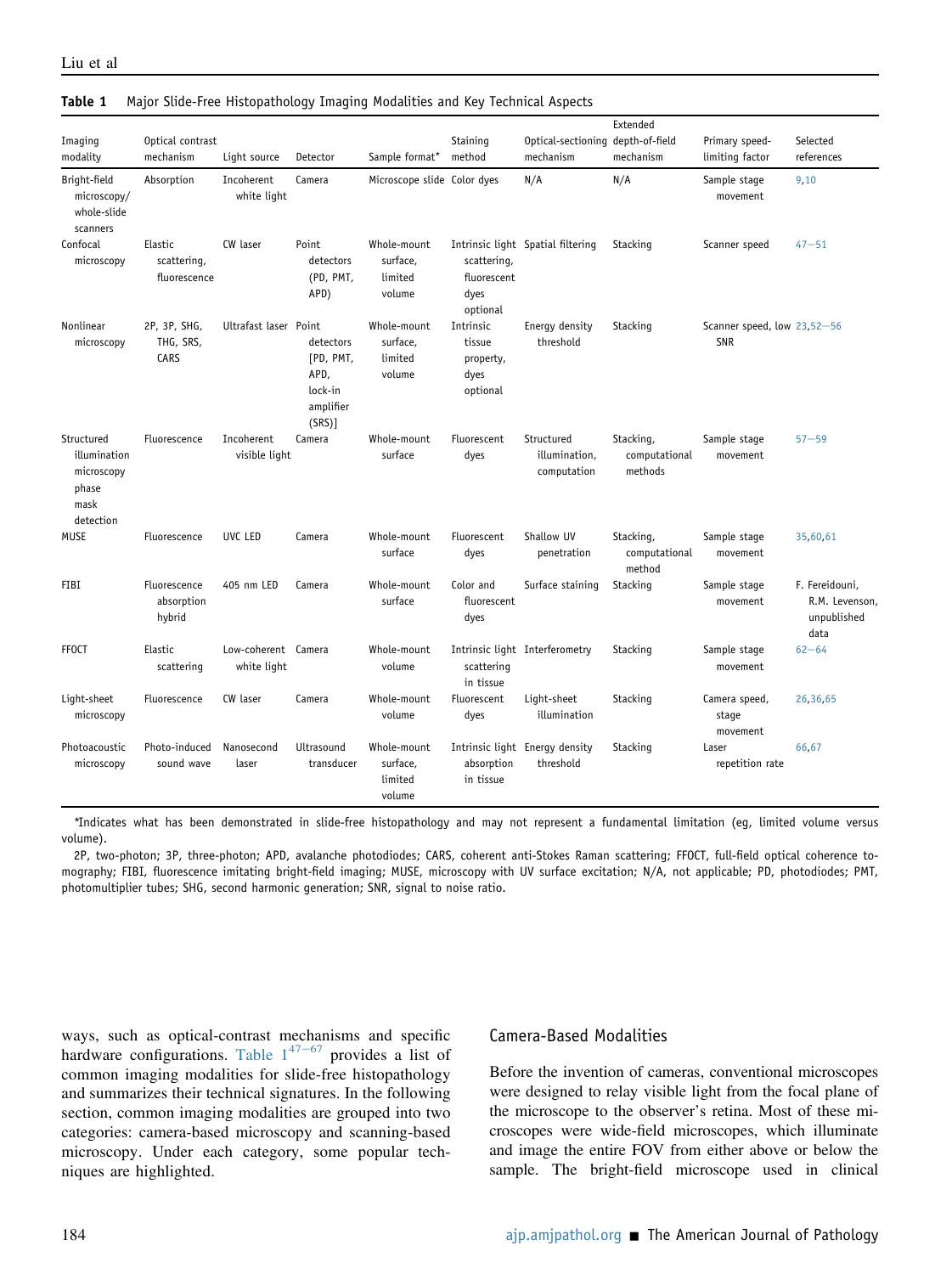pathology, for example, is a simple form of a wide-field microscope that use white transillumination. The wide-field microscope family also includes microscopes that uses more advanced contrast techniques such as fluorescence, darkfield, phase, and differential interference. At subcellular resolution, most wide-field microscopy techniques are optimized for thin samples.

Today, digital-camera sensors have become highly available and affordable. Digital cameras are faster and more sensitive than are human eyes. They have broader spectral coverage from UV to near-infrared and require simpler optical elements (eg, no eyepieces) to acquire images from wide-field microscopes. Image acquisition can be precisely timed with electronic control signals. Acquired images can be easily processed with a computer and projected to the screen in desired formats. By coordinating imaging acquisition with specialized illumination and hardware control, digital imaging has further enabled workflows and functionalities previously impossible with nondigital microscopes, including the acquisition of mean-ingful pathology images from nonsliced tissue samples.<sup>[68](#page-13-14)</sup>

#### Exciting Tricks-Microscopy with UV Surface Excitation and Fluorescence Imitating Bright-Field Imaging

Fluorescence microscopy is an imaging technique widely used in biomedical research. It is also used in clinical pathology for advanced tasks such as multiplexed immuno-histochemistry (IHC) imaging.<sup>[20](#page-12-19)</sup> As with bright-field microscopy, wide-field fluorescence microscopy has limited performance in imaging whole-mount tissue specimens. The illumination excites fluorophores from both the surface and the interior of a specimen, resulting in a strong subsurface signal that blurs and degrades the image.<sup>[17](#page-12-16)</sup> A standard fluorescence microscope requires thin samples to achieve high resolution due to limited optical sectioning. Hence, it is not ideal for slide-free histopathology.

A simple and effective epifluorescence illumination strategy to address this problem is the use of an excitation wavelength with limited tissue-penetration depth.<sup>[60](#page-13-8)</sup> Most clinically relevant tissue specimens are semitranslucent in the  $UV-visible-mean-infrared spectrum$ , which is widely used in conventional fluorescence microscopy. However, the attenuation coefficient of the tissue drastically increases below approximately 300 nm as a result of strong UV absorption by organic compounds. Therefore, optical sectioning at the tissue surface can be easily achieved using UVC illumination because most UVC light can effectively penetrate only a few micrometers below the tissue surface.

Exploiting this useful tissue-optical property, microscopy with UV surface excitation enabled slide-free histopathology through an extremely simple optical configuration: a whole-mount sample compressed against a UV transparent optical window, a simple wide-field microscope focusing on the flattened sample surface, and an accessible UVC LED placed between the sample and the microscope objective. $35,60$  $35,60$  This versatile design can be implemented in

microscope systems in various scales, from benchtop systems with automatic focusing and stitching functionalities $60,69$  $60,69$  to an ultra-compact smartphone-based portable microscope.<sup>[61](#page-13-9)</sup>

Microscopy with UV surface excitation has several additional advantages in slide-free histopathology. Notably, while 280- to 300-nm UV illumination can excite many common fluorescent dyes (eg, Hoechst, rhodamine, eosin), many common optical materials (eg, borosilicate glass) are not transparent below 300 nm.<sup>[35](#page-12-34)</sup> Therefore, light emitted at different visible wavelength ranges can be detected and unmixed with a simple RGB camera, and the UV excitation light is excluded without the use of specific emission filters. Images acquired by microscopy with UV surface excitation are directly useful for understanding the microanatomy of the tissue. They can also be color-remapped into virtual-H&E images to help pathologists understand the contrast.<sup>[70](#page-13-16)</sup>

Recently, another novel epifluorescence-based design also demonstrated promising imaging performance for slidefree histopathology using a minimally modified conventional fluorescence microscope, a more common excitation wavelength, and pathology-relevant tissue stains. Fluorescence imitating bright-field imaging employs an epifluorescence microscope with 405-nm excitation and detects the emitted light using an RGB camera (F. Fereidouni, R.M. Levenson, manuscript in preparation). The sample is prepared by staining the surface with an  $H \& E$  solution—the most common stains used in conventional clinical pathology. After a few quick washes, the tissue is gently compressed against a conventional coverslip (glass) window and imaged directly using the microscope.

The superficial H&E staining plays a crucial role in facilitating the fluorescence imitating bright-field imaging contrast. Eosin strongly fluoresces under 405-nm excitation, and it, along with tissue autofluorescence, combines to generate a uniform, bright background light inside the thick specimen that is remitted to the collection lens. Cell nuclei stained by hematoxylin at the tissue surface absorb some of this remitted light to generate histologic contrast similar to that of a conventional H&E slide. By optimizing the concentration of the dyes, staining/washing time, and acquisition parameters, the strategy can generate histologic contrast useful for pathology analysis. The standard clinical pathology workflow is minimally affected given that H&E staining is also used for standard histology.

#### Hacking the Microscope-Structured Light and Wavefront Coding

With computational image reconstruction, slide-free histopathology can also be accomplished using specialized illumination and detection configurations. When combined with hardware synchronization and image processing, structured illumination can be useful in removing unwanted background and refining the signal from a desired focal plane, improving the resolution and optical sectioning of the system. By manipulating the wavefront using special optical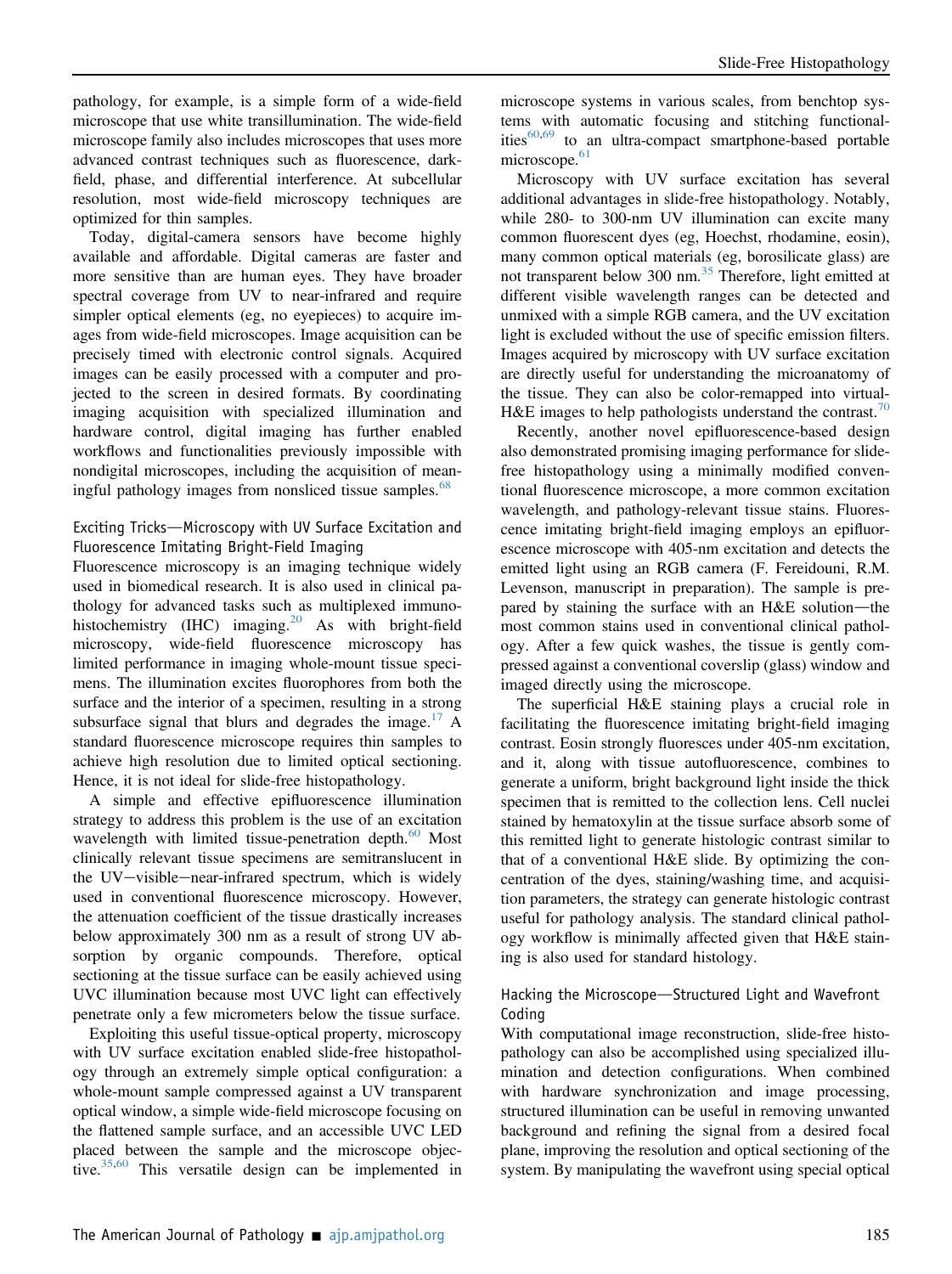elements (eg, phase masks), spatial features at different imaging depths can be modulated with wavefront coding and decoded with post-processing. These strategies have provided multiple technical paths to performing slide-free histopathology imaging based on conventional bright-field microscopes with minor modifications.

Structured illumination refers to the projection of light using user-defined patterns during image acquisition, allowing users to extract additional information from the images with post-processing. $71$  This method has many in research-, industry-, and consumer-related applications. In biomedical optical imaging, structured illumination microscopy is well-known for super-resolution microscopy.<sup>[72](#page-13-18)</sup> In slide-free histopathology, the more salient feature of structuredillumination microscopy is its superior optical-sectioning capability.[57](#page-13-7) In an optical-sectioning, structured-illumination microscopy system, the structured-illumination pattern is generated by a movable illumination mask or a programmable spatial light modulator at the conjugate focal plane of the microscope, projecting defined strip patterns.<sup>[73](#page-13-19)</sup> To produce an optically sectioned image, the system takes a few images with varying illumination patterns and reconstructs them into a single image. $57$  The image-reconstruction algorithm uses simple math and can be streamlined to support a high frame rate. For instance, recent studies have demonstrated that such structured illumination microscopy-based, slide-free histopathology imaging systems could be used for imaging a multicentimeter, large FOV with micron-level resolution within a minute.<sup>[58](#page-13-20),[59](#page-13-21)</sup>

Another technique that can augment imaging performance of camera-based microscopy systems is modulation of the detected light wavefront, often referred to as wave-front coding.<sup>[74](#page-13-22)</sup> By introducing specially designed optical phase-masks at the pupil plane or the conjugate pupil plane, the system can encode spatial information of the detected signals in the image plane. $41$  The encoded information can be later decoded with algorithms to generate an image with improved resolution and DOF. This technique was recently implemented in a slide-free histopathology technique, DeepDOF, to facilitate single-shot, extended DOF imaging of uneven whole-mount tissue surfaces. $37$  With the help of deep learning, DeepDOF simultaneously optimizes the optical phase-mask design and the decoding convolutional neural network algorithm in the design stage. This design improves the DOF fivefold (from 40 to 200  $\mu$ m) while preserving the near-diffraction-limited resolution required for visualizing subcellular features such as cell nuclei. The extra DOF eliminates the need for taking multiple images and significantly improves the speed of the system.

Seeing the Invisible-Light-Sheet Fluorescence Microscopy Nondestructive 3D histopathology is a special category of slide-free histopathology with enormous clinical potential. $27$ In conventional histopathology, 2D imaging provides only a single cross-section within a bulk specimen. Most of the sample volume is disregarded in this process. Although this 2D information is adequate for primary clinical pathology analyses, the ignored 3D spatial information is an underexplored gold mine of histopathology data. Understanding the 3D organization of the tissue at the microscopic level can potentially bring novel insights about disease states, prognostic outcomes, and potential treatments.

With conventional thin-slice-based microscopy techniques, generating a microscopic 3D reconstruction of a pathology specimen is complicated. Researchers have to prepare microscope slides from every single layer of the tissue, image the slides one by one, and reconstruct the series of 2D images into a 3D volume.<sup>[75](#page-13-23)</sup> Although this process can be largely automated by serial sectioning blockface imaging, it is still unsuitable for routine clinical uses. There is a need for more robust methods to image wholemount histopathology samples in 3D.

Recent advances in optical clearing provide an alternative technical path for 3D histopathology imaging. Optical clearing refers to sample-preparation methods that make tissue samples optically transparent by eliminating lightscattering microstructures in the tissue and homogenizing the refractive index of the tissue.<sup>[76](#page-13-24)</sup> The optically cleared tissue samples can be nondestructively imaged in 3D using various fluorescence imaging techniques. Although optical clearing was originally developed for research, some methods have recently been developed specifically for ap-plications in 3D histopathology.<sup>[27,](#page-12-26)[28,](#page-12-27)[36](#page-12-35)</sup> (It is worth noting that optical clearing is different from the clearing step in the conventional pathology workflow.)

Light-sheet fluorescence microscopy (LSFM) is an effective technique for imaging optically cleared tissue samples and uses a fluorescence microscope with a special illumination setup.<sup>[77](#page-14-0)</sup> The excitation light illuminates a thin sheet coming from the side of the cleared specimen, aligned to the focal plane of the detection optics. Given that the sample volume outside the focal plane is not exposed to the excitation light, the sample is effectively optically sectioned via the light sheet. By mechanically translating the sample in small steps, an LSFM system can acquire a 3D image of the entire whole-mount sample.

LSFM has a broad design-parameter space. Applications of LSFM range from subcellular to whole-organ imaging.<sup>78</sup> In virtual 3D histopathology, the desired specification is a medium to large  $FOV$  ( $>0.5$  mm) with a capacity to resolve individual cell nuclei (eg,  $\lt 1$  µm lateral resolution) and at least two fluorescence channels to capture both nuclear and cytoplasmic contrasts.<sup>[26](#page-12-25)</sup> From a sample-preparation standpoint, the specimen is often whole-mount stained with at least a nuclear dye (eg, DRAQ5) and optically cleared.<sup>[36](#page-12-35)</sup> The cytoplasmic contrast can be generated with either a structural stain (eg, eosin) or intrinsic autofluorescence. Smaller samples (eg, <1 mm thickness) are better suited for achieving more manageable processing times and quality control in a clinical setup.

Mounting cleared tissue samples in a conventional LSFM can be a challenge. In most conventional LSFM systems, a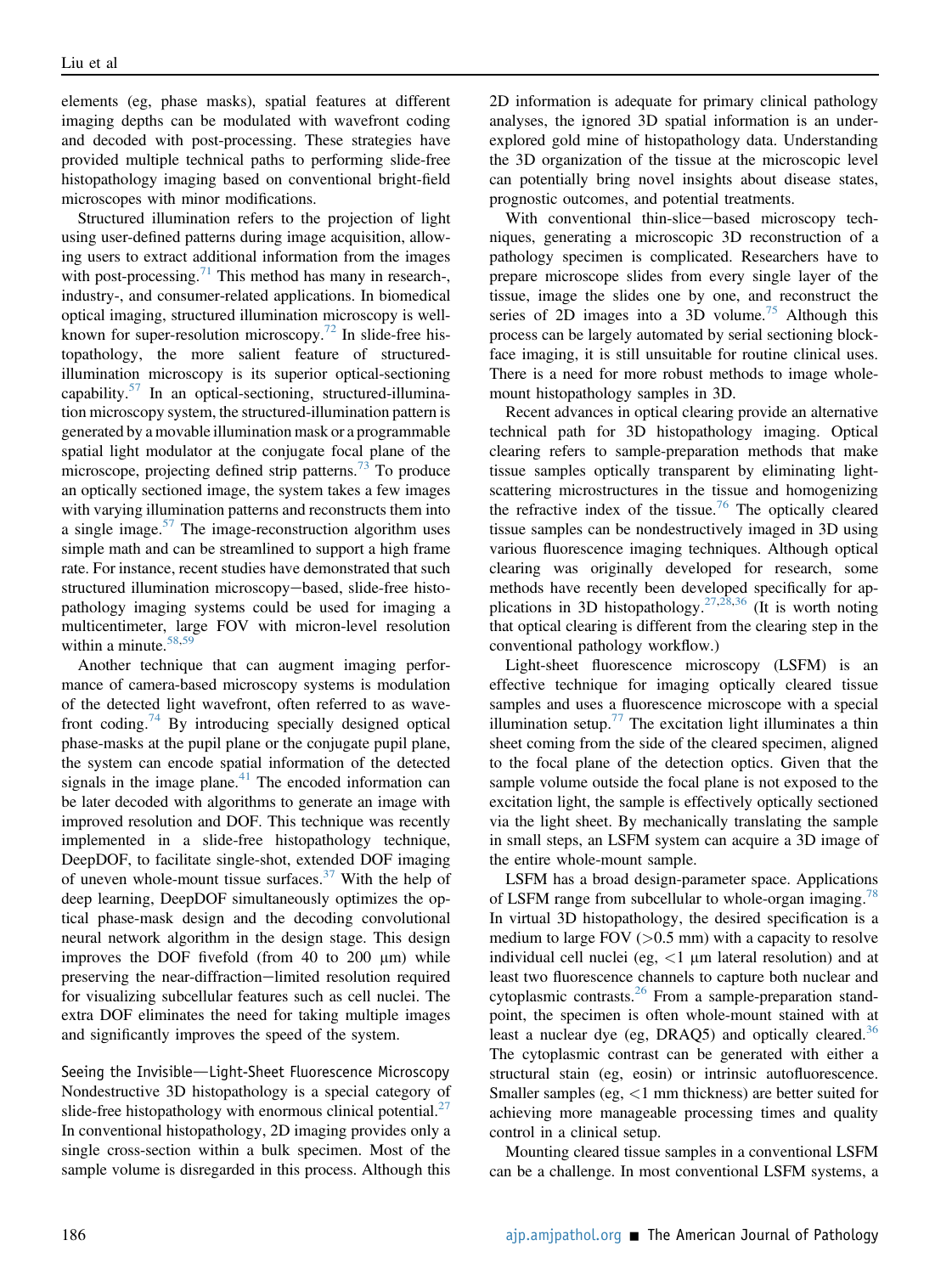cleared sample is mounted on a mechanical holder with super glue or the sample is embedded in delicate containers. The mounted sample needs to be carefully positioned in a fluid chamber. This process can significantly complicate the workflow of a routine clinical procedure. The open-top light-sheet microscope design addresses this problem using a convenient inverted-microscope geometry, allowing cleared tissue samples to be dropped into a fluid reservoir with a large, accessible opening at the top of the system.<sup>30</sup> The light-sheet and the detection optics are oriented at 45 degrees about the horizon below the sample. With two-axis lateral scanning, a 3D volume of the sample can be easily reconstructed. With additional multimagnification, multiimmersion, and rapid optical-clearing features, this optical design has demonstrated extraordinary performance and usability in 3D histopathology samples with a wide range of geometries. $65,79$  $65,79$  $65,79$ 

#### Deep, Vibrant Cells-Full-Field Optical Coherence Tomography

Fluorescence microscopy often depends on extrinsic staining for the generation of optical contrast. Although the staining procedures of most slide-free histopathology techniques are simple, fast, and minimally affect the quality of the sample, any extra manual steps present potential burdens in a clinical process. Therefore, several slide-free histopathology techniques have been developed that rely on intrinsic tissue optical properties for generating contrast. Full-field optical coherence tomography (FFOCT) is one of the most effective methods of camera-based, label-free, slide-free histopathology. $80$ 

The optical design of a conventional FFOCT system is based on a Linnik interference microscope and low-coherence interferometry.<sup>[80](#page-14-3)</sup> The FFOCT system is basically a Michelson interferometer with one mirror replaced by the sample and the other (reference) mirror mounted on a piezo stage. The optical path length from the light source to the sample focal plane is equal to the optical path length from the light source to the reference mirror. The reflected light from the sample and the reference mirror are combined at the camera, producing a 2D interferogram. This configuration provides excellent optical-sectioning capability determined by the coherence length of the light source. In the case of a tungsten lamp, it is often less than a few micrometers.

The interferogram can be processed in several ways to generate different types of image contrast. In one method, the reference mirror is axially translated by the piezo stage to produce interferograms from slightly different depths. A few consecutive interferograms are computationally reconstructed into one image. The optical contrast represents the intrinsic reflectance of the different tissue microstructures, suitable for mesoscale histologic assessment over a large FOV. $^{62}$  $^{62}$  $^{62}$  However, it provides few feature details about the morphology and organization of individual cells. A second method uses the same hardware configuration but a different

image-acquisition procedure for probing the subcellular activities of individual cells. This contrast mechanism is often referred to as dynamic cell imaging or dynamic FFOCT. [63](#page-13-25) Dynamic FFOCT measures the temporal response of the fringe fluctuations in the 2D interferograms, corresponding to small movements within the sample. Multiple raw images are acquired at a fixed reference-mirror location at a high frame rate. Temporal properties of each pixel or small area can be extracted to generate various dynamic contrasts.

In fresh tissue samples such as surgical resections, most cells are still alive even after the tissue is removed from the body. The subcellular activities of different cells tend to generate distinct movement patterns and generate different temporal responses.<sup>[64](#page-13-26)</sup> Time-domain signatures such as mean power spectrum density, mean frequency, and temporal SD can potentially be used for classifying cell types. $63$  They can also be used to identify cell boundaries when combined with the scattering-based FFOCT morphologic contrast. These functional improvements significantly enhance the usefulness of FFOCT for identifying cancer cells in fresh surgical resections.

#### Scanning-Based Modalities

Scanning-based imaging modalities are also popular in slide-free histopathology. Unlike a wide-field microscope that images an entire field of view simultaneously, a laser scanning microscope uses a focused laser beam to detect a single focal point at a time. The location of the focal spot can be rapidly translated across the sample by optomechanical devices such as galvanometer scanners and linear actuators. The resulting signals from the points are detected with a point detector (eg, photodiodes, photomultiplier tubes, avalanche photodiodes), and mapped to corresponding scan locations to form an image.

#### Old but Gold-Confocal Microscopy

Confocal microscopy was the first imaging modality implemented in slide-free histopathology<sup>[49](#page-13-27),[81](#page-14-4)</sup> and demonstrates excellent spatial resolution and optical sectioning. The lateral resolution is primarily determined by the pointspread function of the laser focal spot, which often approaches the diffraction limit of the optical system. A pinhole before the detector rejects out-of-focus light and provides robust optical sectioning, allowing important histology features to be imaged at the plane of focus while rejecting unwanted signals from the rest of the tissue.

Reflectance and fluorescence are two commonly used modes of contrast in confocal microscopy. A reflectance confocal microscope directly detects reflected light from the sample. Because reflectance is typically an intrinsic tissue optical property, reflectance confocals can be used with unprocessed fresh-tissue samples. Reflectance contrast varies with the illumination wavelength. A confocal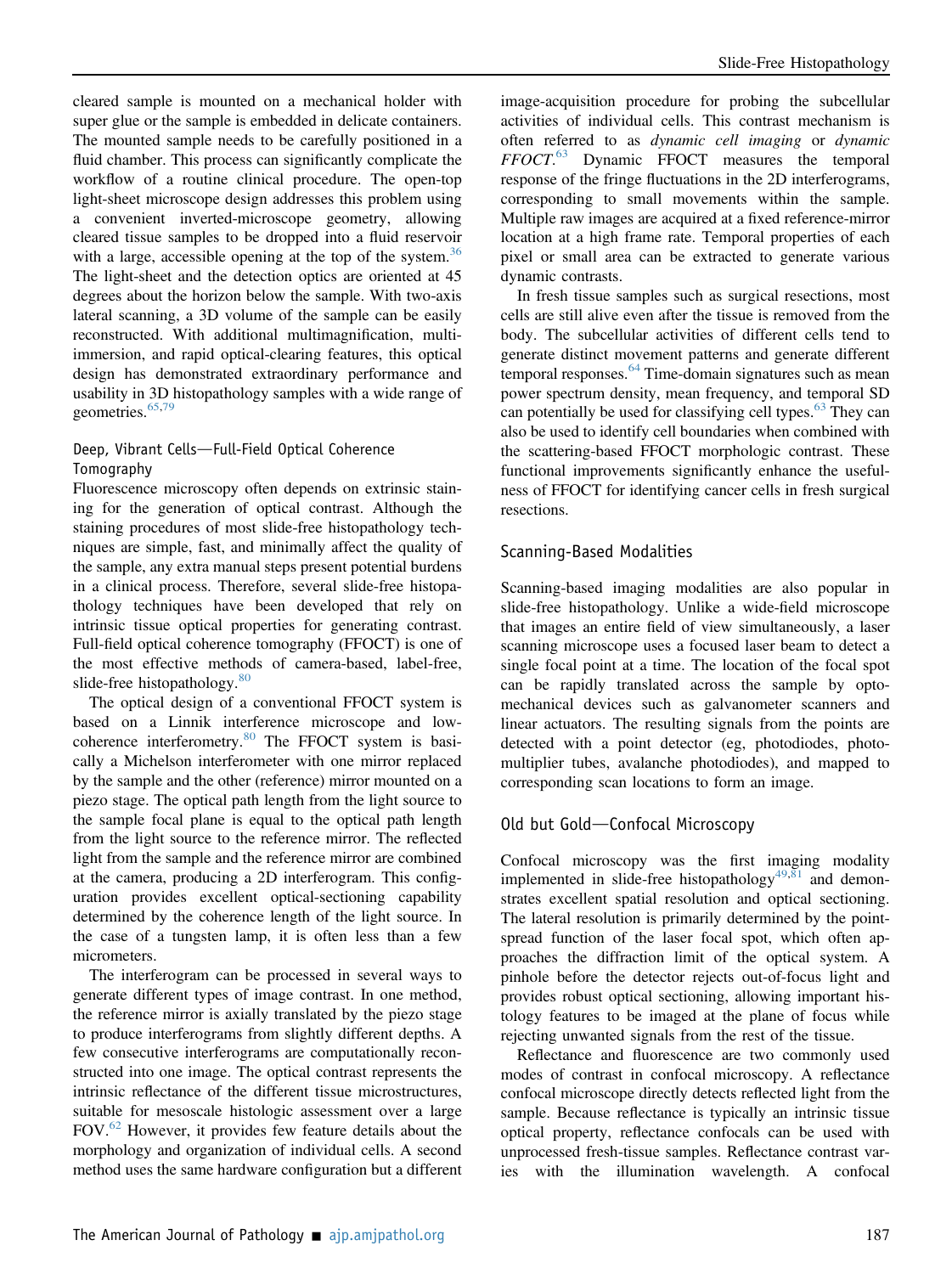fluorescence microscope uses an incident beam to induce fluorescence emission. Before detection, an optical filter removes reflected excitation light, passing only the resulting fluorescence signal.

Most clinically relevant tissue specimens have limited natural (auto-) fluorescence. Therefore, the surface of the tissue is often stained with fluorescent dyes such as acridine orange and eosin before confocal imaging. Today, most conventional confocal microscopes can be used for detecting multiple fluorescent and reflection wavelength ranges by a change of the illumination and filter settings. A few optical contrasts with different implications in pathology can be combined in a single image to improve histologic visualization. The contrast can be further enhanced by advanced image-processing strategies, for example, color remapping to mimic the appearance of an H&E-stained slide. $46$ 

Confocal microscopy is disadvantageous compared to camera-based microscopy techniques in several ways, including slower imaging speed, a requirement of more maintenance, and higher instrumentation costs.<sup>[82](#page-14-5)</sup> Nonetheless, confocal microscopy has the longest history in slide-free histopathology imaging. It has been thoroughly tested and supported by many clinical studies, especially for use in dermatology procedures,  $49,83,84$  $49,83,84$  $49,83,84$  and is already widely available among major hospitals. Without complicated processing, data generated by confocal microscopy is directly useful for pathology evaluations. These advantages make confocal microscopy a prominent candidate for a broad range of slide-free histopathology applications.

#### Colorful, Label-Free-Nonlinear Microscopy

Nonlinear microscopy refers to advanced laser-scanning microscopy based on various nonlinear optical effects. Four common types of nonlinear optical contrast in slide-free histopathology include multiphoton excitation, second (or third) harmonic generation (SHG), stimulated Raman scattering (SRS), and coherent anti-Stokes Raman scattering (CARS). Nonlinear microscopy enabled several new types of optical contrast for slide-free histopathology, including label-free contrasts that are useful for identifying specific tissue microstructures of great importance in pathology.

Two-photon (2P) fluorescence excitation and SHG are the two most commonly used nonlinear microscopy methods implemented in the same optical configuration. $^{23}$  $^{23}$  $^{23}$  In 2P fluorescence excitation, targeted fluorophores simultaneously absorb two photons, enter into an excited state, and then emit fluorescence at a wavelength shorter than that of the excitation beam.<sup>[85](#page-14-8)</sup> In SHG, two photons of the same energy level are combined into a single photon with doubled frequency, usually in a nonlinear optical material. A commonly used light source is a Ti-sapphire laser emitting within the wavelength range of  $750$  to  $800$  nm—suitable for relatively deep tissue penetration. As the nonlinear effects occur only at the focal point of the light, optical sectioning can be achieved without spatial filtering. The emission is spectrally filtered to separate the 2P and SHG signals. As with 2P and SHG, three-photon and third harmonic generation signals can similarly be utilized.[86](#page-14-9)

The 2P-SHG combination is good for use in slide-free histopathology.<sup>[52,](#page-13-6)[53](#page-13-28)</sup> The improved imaging depth and optical-sectioning capability make imaging of irregular tissue surfaces easy. In addition, they generate unique optical contrasts for differentiating various histologic structures. 2P absorption is a robust way of exciting extrinsic labels such as cell nuclei stains. It can also be used for detecting intrinsic fluorochromes, such as nicotinamide adenine dinucleotide and flavin adenine dinucleotide—metabolic signatures useful for characterizing certain types of cancers. $87$  SHG provides a valuable contrast for (some) collagen fibers, an important molecular constituent relevant in characterizing many pathologic conditions.

Coherent Raman contrast, including SRS and CARS, [88](#page-14-11)[,89](#page-14-12) is also deployed for use in slide-free histopathology. SRS and CARS probe vibrational states of molecules.  $90,91$  $90,91$  As abundant biomolecules, such as proteins and lipids, have distinct chemical compositions, their intrinsic chemical signatures can be differentiated using SRS and CARS, without the need for extrinsic chemical stains.<sup>[89](#page-14-12)</sup> SRS and CARS use an illumination design more complex than those of 2P and SHG, as two synchronized ultrafast laser sources (pump and stroke) need to be used. However, it is straightforward to incorporate combined 2P and SHG in these coherent Raman imaging systems. The multiplexed contrast contains an abundance of histologic information that is not available from conventional histopathology. A notable application of SRS in slide-free histopathology is the imaging of fresh tissues in brain cancer resections.<sup>[56](#page-13-29)</sup> As brain tissue has a high abundance in lipid and protein, the SRS contrast can be used for effectively differentiating neural fibers and lipid-containing structures. In clinical studies, SRS was used for accurately determining malignancy status and for differentiating the grade of brain tumors. $92$ 

A limitation of nonlinear microscopy is instrument complexity and its attendant cost. Nonlinear microscopy often uses a beam scan scheme similar to that of confocal microscopy, but the illumination setups are often more involved. Most nonlinear optical effects happen at a highpower density and thus rely on high-peak-power ultrafast lasers to generate special optical contrast. Fortunately, recent advancements in ultrafast laser designs have reduced the challenge of high design complexity by the implementation of more compact fiber-based femtosecond laser systems.<sup>[56](#page-13-29)</sup>

#### Listen to the Light-Photoacoustic Microscopy

Photoacoustic microscopy (PAM) is an emerging hybrid imaging technology that combines optical illumination with acoustic detection.[93](#page-14-16) Photoacoustic describes a physical phenomenon that occurs when a material absorbs light: The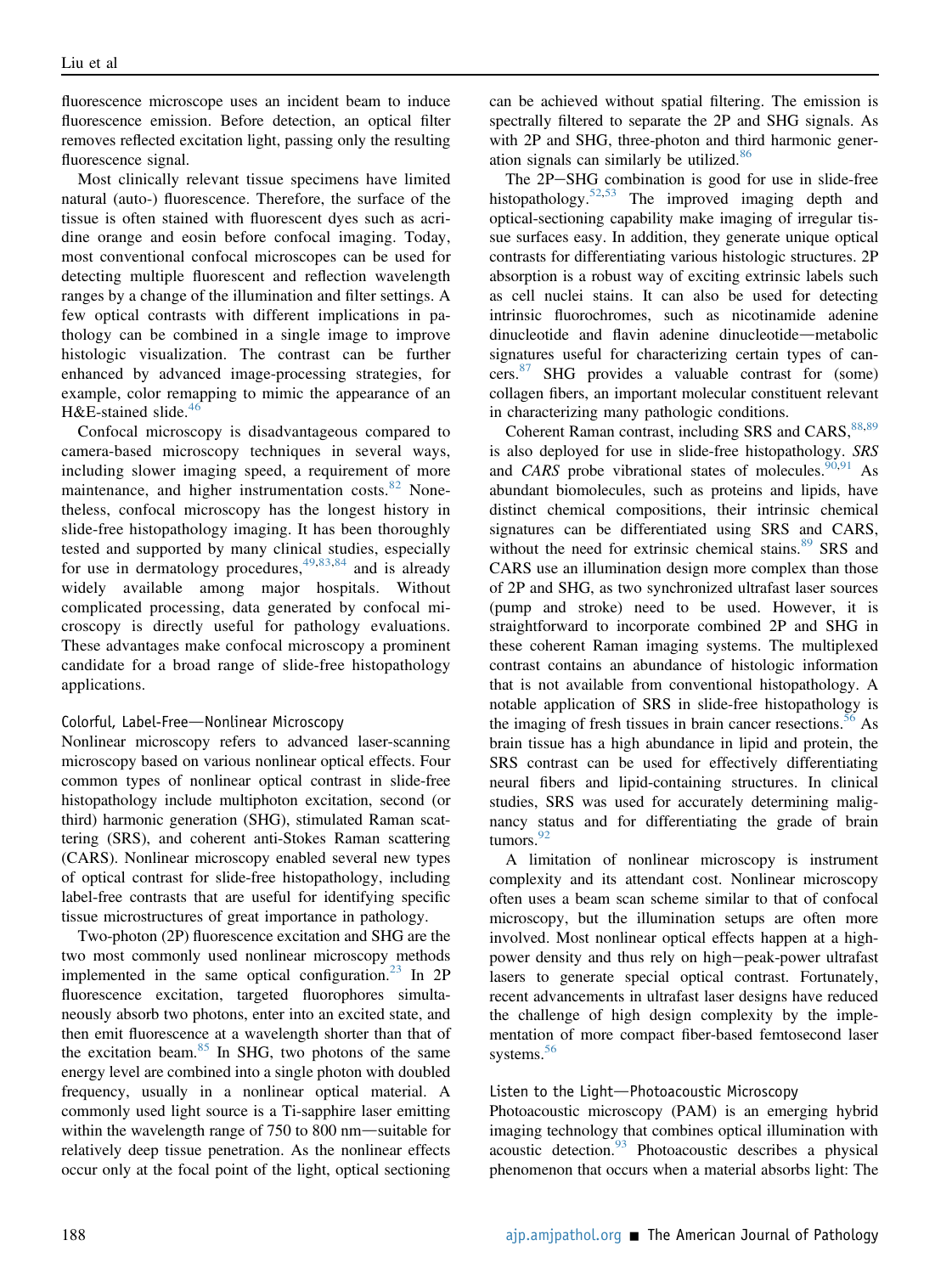absorbed energy is converted into heat and causes a local thermal expansion that generates a wide-band acoustic wave. PAM typically exploits this effect using a scanningmicroscopy configuration using nanosecond lasers as the light source and an ultrasonic transducer as the detector.

PAM is more advantageous than other point scanning-based imaging systems in several ways. $24,93$  $24,93$ Although the most well-known strength of PAM is its outstanding imaging depth, its most prominent advantage in slide-free pathology is its capacity to characterize light absorption. In a reflectance confocal microscope, the backscattered signal is a mixture of reflectance and absorption, with little specificity of the structure type and only a weak dependence on the wavelength. In contrast, the PAM contrast is mostly dependent on the absorption of the light, strongly associated with the spectral absorptivity of the tissue. Therefore, PAM contrast can be more biologically meaningful at specific wavelengths.  $94$  For example, nucleic acids absorb UVC light more strongly than do proteins and lipids.<sup>[66](#page-13-12)</sup> Using a 266-nm laser, PAM can be used to generate nuclei contrast in fresh, unstained tissue, making it an ideal option for visualization in histopathology.<sup>[67](#page-13-13)</sup>

Alone, PAM generates only one type of optical contrast. A multimodal configuration of PAM and other opticalimaging modalities can be used for generating a fuller pic-ture of tissue micromorphology.<sup>[95](#page-14-18)</sup> Because a scanningbased imaging setup is used in PAM, the functionality of confocal fluorescence microscopy can be easily integrated into a PAM system.<sup>[96](#page-14-19)</sup> The integration of PAM with other scanning-based imaging modalities such as Fourier-domain optical coherence tomography has also been reported.<sup>[95](#page-14-18)</sup>

#### Clinical Implementation

Slide-free histopathology is an emerging technical concept with great potential to revolutionize clinical pathology and improve the overall efficiency of health care. The growth of these novel imaging technologies comes with both enormous opportunities and critical challenges. The clinical implementation and adaptation of slide-free histopathology require close collaboration between scientists, engineers, clinical professionals, and regulatory experts. There is a need for workable business (reimbursement) models as well.

#### Clinical Workflow Integration

Although slide-free and conventional histopathology procedures have many of the same intended uses, the slide-free workflow is drastically different from the conventional methods. The implementation of these disruptive technologies in practice may be met with significant resistance from the well-established clinical pathology infrastructure, which is almost completely based on slide-based microscopy. Most histology laboratories are designated to process FFPE or cryosectioning slides, and pathologists are trained to read

these standard products. Implementing slide-free histopathology in a standard clinical setup will require additional personnel, space, training, and knowledge. To ensure a smooth transition from the slide-based process to a slidefree process, innovators in this space should consider clinical-integration strategies ahead of time.

After preliminary laboratory validation of the technology, researchers often conduct clinical pilot studies by collaborating with medical professionals in research hospitals. The same sample is then processed with standard histopathology, and the results are compared. Such side-by-side comparisons serve multiple important functions for new slidefree histopathology methods, including: i) validating the new design by verifying the usefulness and benefits of the new information; ii) linking the new information and image contrast to existing knowledge on pathology; iii) preparing data for the future regulatory approval; and iv) generating insight into human factors, user interface, and user experience considerations.

In the future, as the technologies are thoroughly validated, demonstrate effectiveness, and achieve regulatory approval, they may be used for primary pathology assessments in certain applications. At first, clinician end-users may still expect a standard FFPE-based confirmation to validate results. Therefore, when developing technologies for slide-free histopathology, most developers ensure that the new sample-preparation procedures do not interfere with the standard clinical histopathology workflow. Most slidefree histopathology techniques work with fresh and minimally processed tissue samples, which minimally affect downstream FFPE and cryosectioning procedures. Some slide-free imaging techniques do involve tissue-processing steps (eg, staining) that could potentially affect the outcome of the standard procedures (eg, PCR analysis). It is necessary to verify the quality of the tissue after these chemical processes so that the same samples can be reused in other downstream clinical procedures for primary diagnosis or confirmation. Currently, many clinical tests (eg, IHC, PCR, and other molecular bioassays) are performed on FFPE slides. To completely replace conventional methods such as FFPE, it is also necessary to develop new workflows for these additional tests.

Finally, it is important to understand the target end-users and envision the potential clinical workflow of slide-free histopathology. For instance, IOC is a common target application of many slide-free histopathology techniques. In a conventional workflow, surgeons request intraoperative histology studies, technicians prepare the sample, and pathologists analyze the images. This process involves sample transfer between the operating rooms and surgical pathology laboratories, requiring communication between all parties to ensure proper sampling and processing of the specimen. Slide-free histopathology technologies will face a situation similar to that of cryosectioning-based IOC. Therefore, in addition to advancing the imaging technologies themselves, there are essential needs for developing new training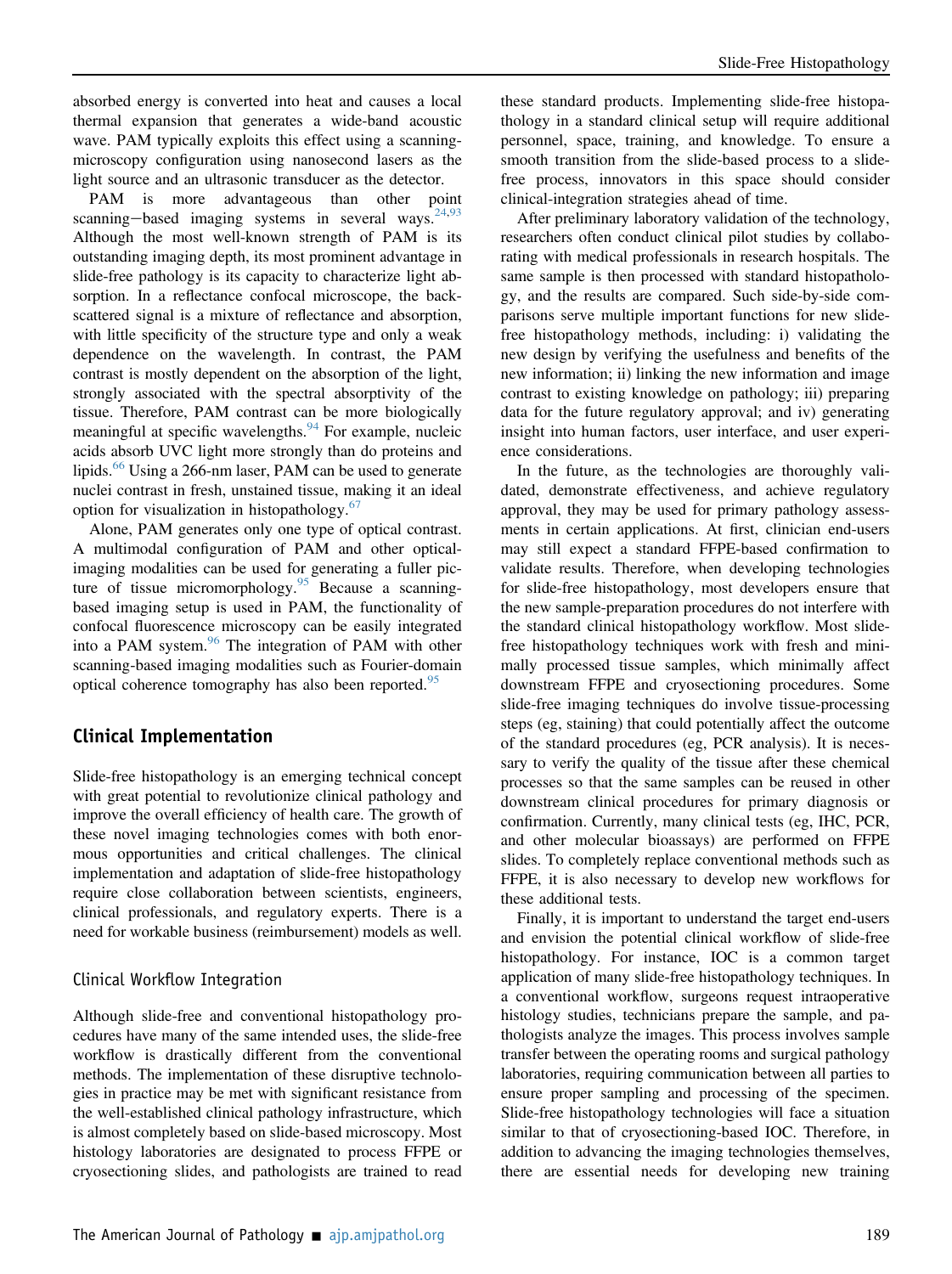materials, user interfaces, and user experience to educate, connect, and coordinate all user groups.

#### Integration of Other Technologies

Slide-free histopathology can be integrated with many existing technologies in digital pathology, notably tele-medicine<sup>[12](#page-12-11)</sup> and automated pathologic analysis supported by artificial intelligence. $13$  Conventional surgical pathology consultations, especially IOC, are conducted in hospital settings. A pathologist has to be physically present in a clinical setup to read slides under the microscope. By digitally scanning the data and uploading it to health information systems on the cloud, pathologists can now conveniently review the data remotely on computers or mobile devices. This approach drastically improves turnaround time and productivity in clinical pathology evaluation. The well-established digital pathology infrastructure can be especially beneficial for the clinical implementation of slide-free histopathology technology. Data from slidefree histopathology are naturally digital images. Therefore, the existing remote digital pathology infrastructures can be readily repurposed for most slide-free histopathology techniques, presenting the data in pathologist-familiar formats and telepathology workflow. As pathologists become increasingly familiar with digital interactions with data and consultations, it also reduces the effort for training the users. Artificial intelligence-empowered digital-pathology workflow is also quickly becoming a reality. These advanced computational methods can be useful in automating histopathology-based diagnosis, segmentation, prediction, and scoring in large pathology data sets, supporting decision-making and report generation for pathologists.  $97$  Although most of today's artificialintelligence algorithms are developed for use with standard pathology data such as H&E images, the principles of these algorithms can easily be applied to slide-free histopathology data through new network training or transfer learning.<sup>[98](#page-14-21)</sup> Artificial intelligence could further be useful in improving the visualization of histopathology data by reducing image artefact, enhancing image definition, and remapping the image to more pathology-familiar color contrast. Still, it is worth noting that artificial intelligence-based image processing, especially that involving generative networks (eg, cycleGAN), can potentially introduce nonreal information. It is necessary to thoroughly validate these methods before implementing them in clinical applications.

In today's clinical setup, IHC, in-situ hybridization, and flow cytometry (liquid pathology) have already become commonly used diagnostic techniques. However, these techniques often require tissue destruction, generating lower-dimensional data, and leaving valuable 3D information behind. By introducing advanced 3D slide-free histopathology (eg, light-sheet microscopy), molecular pathologists can reveal the spatial distribution of pathologyrelevant molecules by imaging the intact whole-mount labeled tissue sample and generating information not available from conventional  $1D/2D$  data.<sup>[27](#page-12-26)</sup> This information may provide additional knowledge about the pathology of the disease. Some slide-free histopathology techniques may also work with other emerging biomedical technologies, such as advanced molecular biomarkers (eg, aptamer, small peptides) and personalized tissue cultures. These new technologies often involve significant histopathology imaging. Compatible slide-free imaging techniques can serve as fast and efficient imaging platforms for these technologies, helping clinicians better understand the disease state of the tissue, predict the potential risks, and determine the prognostic outcomes.

#### Regulatory Concerns

Slide-free histopathology imaging systems are novel medical devices, often requiring extensive regulatory reviews by local authorities before broad clinical implementation. In the United States, the Food and Drug Administration (FDA) regulates the sale of medical devices. In most cases, FDA clearance must be obtained before imaging systems are entered into the market for clinical use and diagnosis. There are three potential pathways for a slide-free histopathology imaging device under the current FDA regulatory framework: Class I (low-risk devices, general control); Class II (intermediate-risk devices, general controls, and special controls); and laboratory-developed tests (tests developed by clinical laboratories that are not considered as medical devices). Class I classification is the simplest regulatory pathway. Most imaging systems can be classified as Class I medical devices under the category of Microscope and Histology Supplies, exempted from FDA Premarket Notification 510(k). One example is the stimulated Raman histopathology system (Invenio Imaging, Santa Clara, CA). The imaging system received a 510(k) exemption in 2017 under the code IBM (Microscopes and Accessories), and the sample holder received a 510(k) exemption in 2019 under the code KES (Tissue Processing Equipment). A similar example is the Vivascope 2500 confocal microscope (CaliberID, Andover, MA), which was classified as Class I in 2018. However, these approvals do not cover any intended use of systems for primary diagnosis. A slide-free imaging system may also be approved for a specific intended use, potentially as a Class II device. In this case, a novel slidefree imaging system must be reviewed under the de novo pathway if there is not a substantially similar product on the market. Substantial laboratory testing and clinical trials are often required for this regulatory pathway. Currently, there is no slide-free histopathology system approved as a Class II device. Alternatively, some slide-free histopathology applications can avoid the medical-device regulatory process by marketing the technologies as laboratory-developed tests. Currently, the regulatory burden of laboratory-developed tests is much lower than that of medical devices.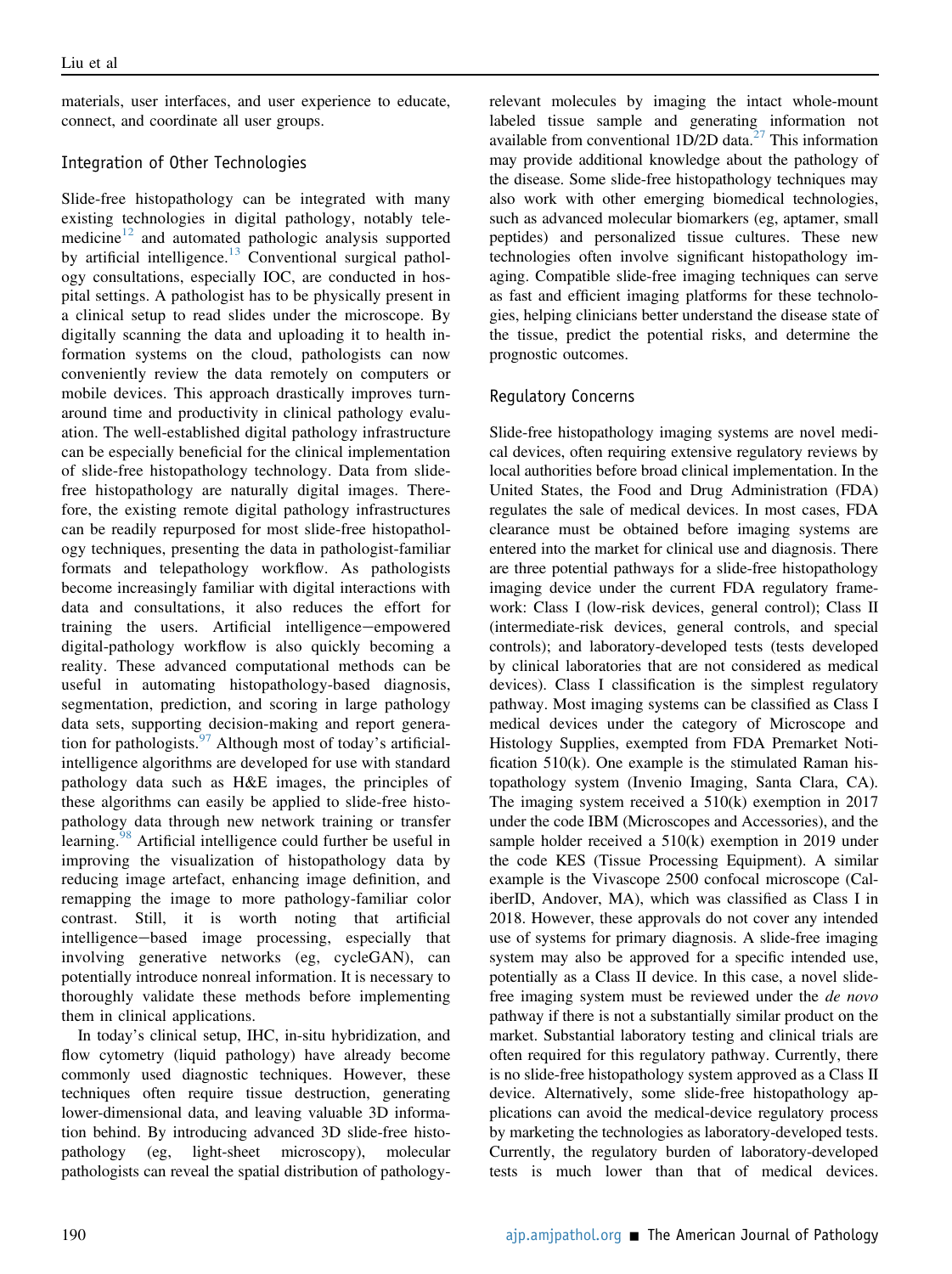However, they can be used only in Clinical Laboratory Improvement Amendments-certified laboratories, limiting the penetration of these technologies in clinical procedures.

The ultimate ambition regarding slide-free histopathology is the replacement of conventional slide-based pathology. However, the regulatory pathway is much more challenging and unpredictable. As there are many similarities between whole-slide imaging (WSI) and slide-free histopathology technologies in terms of the indications of use and potential health risks, the regulatory history of WSI systems provides some insight into this uncertainty.<sup>[99](#page-14-22)</sup> In 2017, the FDA approved the first WSI system, Intelli-Site Pathology Solution (Philips Healthcare, Andover, MA), as a Class II medical device for use in reviewing surgical pathology slides prepared from biopsied tissue. This process took more than a decade. A clinical study in around 2000 surgical pathology cases from various anatomic sites was useful in establishing FDA approval. During the process, regulators once considered classifying WSI as Class III in 2009. As suggested by the *de novo* review (DEN160056; [https://www.accessdata.fda.gov/](https://www.accessdata.fda.gov/cdrh_docs/reviews/DEN160056.pdf) [cdrh\\_docs/reviews/DEN160056.pdf](https://www.accessdata.fda.gov/cdrh_docs/reviews/DEN160056.pdf), last accessed December 16, 2021), the major potential risks of WSI include delayed results and misdiagnosis due to inaccurate or missing results. According to Code 21 CFR864.3700 ([https://www.accessdata.fda.gov/scripts/](https://www.accessdata.fda.gov/scripts/cdrh/cfdocs/cfcfr/cfrsearch.cfm?fr=864.3700)  $cdrh/cfdocs/cfcfr/cfrsearch.cfm?fr = 864.3700,$  $cdrh/cfdocs/cfcfr/cfrsearch.cfm?fr = 864.3700,$  last accessed December 16, 2021), premarket notifications of WSI systems need to include results for component-level bench testing, system-level performance testing, and product-level evaluation [\(Table. 2\)](#page-11-0).

#### Economic Concerns

With fewer tissue-processing steps, lower labor costs, and faster turnaround times, slide-free histopathology may prove to be more economical than standard histopathology even if the imaging instrumentation is expensive. However, although some slide-free histopathology techniques demonstrated the potential to replace slide-based histology for specific histopathology applications, conventional slidebased histopathology will remain the gold standard for primary clinical decisions for years to come. Implementing slide-free histopathology technologies to supplement the existing pathology infrastructure will thus require additional investment in capital equipment, facilities, and personnel. Multiple devices may be required for redundancy and process parallelization, further increasing the cost. In some countries, regulations require long-term storage of patient data. It can also take extra resources to store and manage the extra slide-free histopathology data, especially if microscope glass slides are completely abandoned. The cost and

<span id="page-11-0"></span>Table 2 Detailed Regulatory Requirement for Whole-Slide Imaging as Described in Code 21 CFR864.3700

| <b>Premarket</b><br>notification items            | Detailed requirements                                                                                                                                                                                                                                                                                    |
|---------------------------------------------------|----------------------------------------------------------------------------------------------------------------------------------------------------------------------------------------------------------------------------------------------------------------------------------------------------------|
| Indications for use<br>Component-level<br>testing | Specify the tissue specimen<br>Slide feeder, light source, imaging optics,<br>mechanical scanner movement, digital<br>imaging sensor, image processing software,<br>image composition techniques, image file<br>formats, image review manipulation software,<br>computer environment, and display system |
| System-level testing                              | Color reproducibility, spatial resolution,<br>focusing, whole-slide tissue coverage,<br>stitching error, and turnaround time                                                                                                                                                                             |
| Product-level<br>performance<br>demonstration     | Precision variability, data reproducibility,<br>clinical studies, and human factor<br>engineering                                                                                                                                                                                                        |

data maintenance are open questions to be addressed in the future.

Special clinical motivations for a slide-free histopathology technology, such as faster IOC for certain surgeries, may be required to facilitate early market penetration. It will be important to demonstrate quantifiable reduction in cost of care and improvement in procedures by introducing a new product into clinical workflow. For instance, health care cost reduction may result from decreased usage of other hospital resources (eg, operating room time, space, other pathology equipment) or improved health care quality (eg, diagnostic accuracy and outcomes). Reducing the potential occupational hazards (eg, exposure to formaldehyde) and waste (eg, disposable materials) of the present methods are also potential benefits. Overall, it will be crucial to ensure that the added benefits outweigh the added costs.

#### Summary

Slide-free histopathology is an emerging area. Faster turnaround time, simpler operating procedures, and opportunities to generate novel clinical insights will be useful in determining its potential impact. Combining slide-free histopathology with advanced data-processing methods can make clinically relevant pathology workflow more efficient and affordable, improve quality, decrease cost, and potentially revolutionize anatomic pathology even in the near future. Currently, most slide-free histopathology technologies are in the early stages of development. Before broad clinical adaptation can occur, these technologies must be thoroughly validated to ensure their safety and efficacy, a task requiring close collaboration of all stakeholders in this field.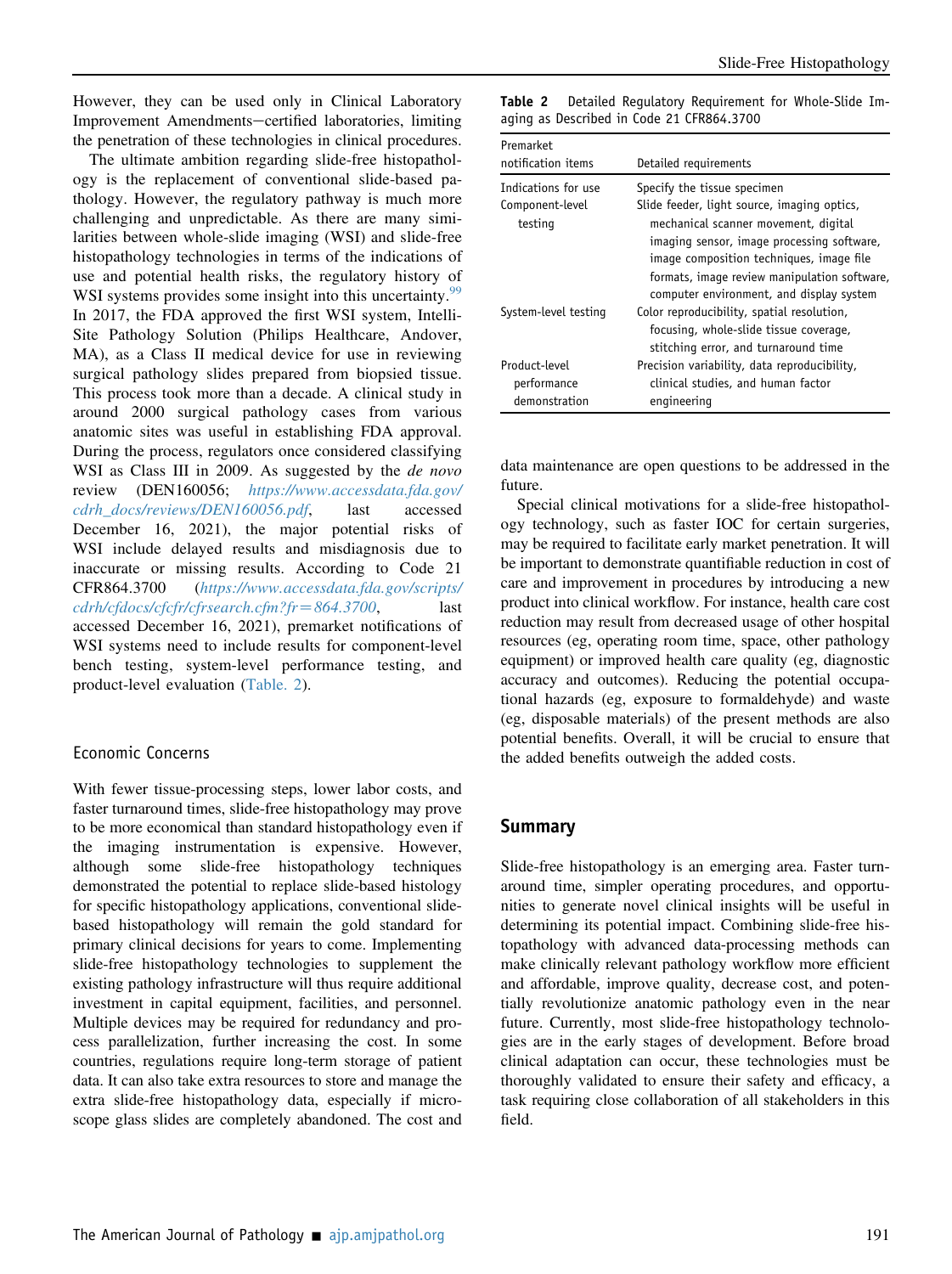#### Author Contributions

Y.L. wrote the manuscript. M.W.J. and R.M.L. provided significant guidance and edited the manuscript.

#### References

- <span id="page-12-1"></span><span id="page-12-0"></span>1. Rosai J, Ackerman S: Surgical Pathology. ed 8; 1996. pp.  $1-37$ . **[Mosby](http://refhub.elsevier.com/S0002-9440(21)00471-5/sref1)**
- 2. [Bass BP, Engel KB, Greytak SR, Moore HM: A review of pre](http://refhub.elsevier.com/S0002-9440(21)00471-5/sref2)[analytical factors affecting molecular, protein, and morphological](http://refhub.elsevier.com/S0002-9440(21)00471-5/sref2) analysis of formalin-fixed, paraffi[n-embedded \(FFPE\) tissue: how](http://refhub.elsevier.com/S0002-9440(21)00471-5/sref2) [well do you know your FFPE specimen? Arch Pathol Lab Med 2014,](http://refhub.elsevier.com/S0002-9440(21)00471-5/sref2) [138:1520](http://refhub.elsevier.com/S0002-9440(21)00471-5/sref2)-[1530](http://refhub.elsevier.com/S0002-9440(21)00471-5/sref2)
- <span id="page-12-2"></span>3. [Lawlor D: Sample prep. Edited by Lawlor D. In Introduction to Light](http://refhub.elsevier.com/S0002-9440(21)00471-5/sref3) [Microscopy: Tips and Tricks for Beginners. New York, NY: Springer](http://refhub.elsevier.com/S0002-9440(21)00471-5/sref3) [International Publishing, 2019. pp. 115](http://refhub.elsevier.com/S0002-9440(21)00471-5/sref3)-[126](http://refhub.elsevier.com/S0002-9440(21)00471-5/sref3)
- <span id="page-12-4"></span><span id="page-12-3"></span>4. [Jaafar H: Intra-operative frozen section consultation: concepts, ap](http://refhub.elsevier.com/S0002-9440(21)00471-5/sref4)[plications and limitations. Malays J Med Sci 2006, 13:4](http://refhub.elsevier.com/S0002-9440(21)00471-5/sref4)-[12](http://refhub.elsevier.com/S0002-9440(21)00471-5/sref4)
- <span id="page-12-5"></span>5. [Brender E: Frozen section biopsy. JAMA 2005, 294:3200](http://refhub.elsevier.com/S0002-9440(21)00471-5/sref5)
- 6. [Olson SM, Hussaini M, Lewis JS: Frozen section analysis of margins](http://refhub.elsevier.com/S0002-9440(21)00471-5/sref6) [for head and neck tumor resections: reduction of sampling errors with](http://refhub.elsevier.com/S0002-9440(21)00471-5/sref6) [a third histologic level. Modern Pathol 2011, 24:665](http://refhub.elsevier.com/S0002-9440(21)00471-5/sref6)-[670](http://refhub.elsevier.com/S0002-9440(21)00471-5/sref6)
- <span id="page-12-7"></span><span id="page-12-6"></span>7. [Mertz J: Introduction to Optical Microscopy. Cambridge, UK:](http://refhub.elsevier.com/S0002-9440(21)00471-5/sref7) [Cambridge University Press, 2019. pp. 185](http://refhub.elsevier.com/S0002-9440(21)00471-5/sref7)-[204](http://refhub.elsevier.com/S0002-9440(21)00471-5/sref7)
- <span id="page-12-8"></span>8. [Titford M: A short history of histopathology technique. J Histo](http://refhub.elsevier.com/S0002-9440(21)00471-5/sref8)[technol 2006, 29:99](http://refhub.elsevier.com/S0002-9440(21)00471-5/sref8)-[110](http://refhub.elsevier.com/S0002-9440(21)00471-5/sref8)
- 9. Griffi[n J, Treanor D: Digital pathology in clinical use: where are we](http://refhub.elsevier.com/S0002-9440(21)00471-5/sref9) [now and what is holding us back? Histopathology 2017, 70:](http://refhub.elsevier.com/S0002-9440(21)00471-5/sref9)  $134 - 145$  $134 - 145$  $134 - 145$
- <span id="page-12-9"></span>10. [Pantanowitz L, Valenstein PN, Evans AJ, Kaplan KJ, Pfeifer JD,](http://refhub.elsevier.com/S0002-9440(21)00471-5/sref10) [Wilbur DC, Collins LC, Colgan TJ: Review of the current state of](http://refhub.elsevier.com/S0002-9440(21)00471-5/sref10) [whole slide imaging in pathology. J Pathol Inform 2011, 2:36](http://refhub.elsevier.com/S0002-9440(21)00471-5/sref10)
- <span id="page-12-10"></span>11. [Weinstein RS, Descour MR, Liang C, Bhattacharyya AK,](http://refhub.elsevier.com/S0002-9440(21)00471-5/sref11) [Graham AR, Davis JR, Scott KM, Richter L, Krupinski EA,](http://refhub.elsevier.com/S0002-9440(21)00471-5/sref11) [Szymus J, Kayser K, Dunn BE: Telepathology overview: from](http://refhub.elsevier.com/S0002-9440(21)00471-5/sref11) [concept to implementation. Hum Pathol 2001, 32:1283](http://refhub.elsevier.com/S0002-9440(21)00471-5/sref11)-[1299](http://refhub.elsevier.com/S0002-9440(21)00471-5/sref11)
- <span id="page-12-11"></span>12. [Meyer J, Paré G: Telepathology impacts and implementation chal](http://refhub.elsevier.com/S0002-9440(21)00471-5/sref12)[lenges: a scoping review. Arch Pathol Lab Med 2015, 139:](http://refhub.elsevier.com/S0002-9440(21)00471-5/sref12)  $1550 - 1557$  $1550 - 1557$  $1550 - 1557$
- <span id="page-12-13"></span><span id="page-12-12"></span>13. [Niazi MKK, Parwani AV, Gurcan MN: Digital pathology and arti](http://refhub.elsevier.com/S0002-9440(21)00471-5/sref13)fi[cial intelligence. Lancet Oncol 2019, 20:e253](http://refhub.elsevier.com/S0002-9440(21)00471-5/sref13)-[e261](http://refhub.elsevier.com/S0002-9440(21)00471-5/sref13)
- <span id="page-12-14"></span>14. [Park S, Pantanowitz L, Parwani AV, Wells A, Oltvai ZN: Work](http://refhub.elsevier.com/S0002-9440(21)00471-5/sref14)flow [organization in pathology. Clin Lab Med 2012, 32:601](http://refhub.elsevier.com/S0002-9440(21)00471-5/sref14)-[622](http://refhub.elsevier.com/S0002-9440(21)00471-5/sref14)
- <span id="page-12-15"></span>15. [Macario A: What does one minute of operating room time cost? J](http://refhub.elsevier.com/S0002-9440(21)00471-5/sref15) [Clin Anesth 2010, 22:233](http://refhub.elsevier.com/S0002-9440(21)00471-5/sref15)-[236](http://refhub.elsevier.com/S0002-9440(21)00471-5/sref15)
- <span id="page-12-16"></span>16. [Orringer DA, Camelo-Piragua S: Fast and slide-free imaging. Nat](http://refhub.elsevier.com/S0002-9440(21)00471-5/sref16) [Biomed Eng 2017, 1:926](http://refhub.elsevier.com/S0002-9440(21)00471-5/sref16)-[928](http://refhub.elsevier.com/S0002-9440(21)00471-5/sref16)
- <span id="page-12-17"></span>17. [Conchello J-A, Lichtman JW: Optical sectioning microscopy. Nat](http://refhub.elsevier.com/S0002-9440(21)00471-5/sref17) [Methods 2005, 2:920](http://refhub.elsevier.com/S0002-9440(21)00471-5/sref17)-[931](http://refhub.elsevier.com/S0002-9440(21)00471-5/sref17)
- 18. [Cheng P-C: The contrast formation in optical microscopy. Edited by](http://refhub.elsevier.com/S0002-9440(21)00471-5/sref18) [Pawley JB. In Handbook of Biological Confocal Microscopy. Boston,](http://refhub.elsevier.com/S0002-9440(21)00471-5/sref18) [MA: Springer US, 2006. pp. 162](http://refhub.elsevier.com/S0002-9440(21)00471-5/sref18)-[206](http://refhub.elsevier.com/S0002-9440(21)00471-5/sref18)
- <span id="page-12-18"></span>19. [Kierszenbaum AL, Tres L: Histology and Cell Biology: An Intro](http://refhub.elsevier.com/S0002-9440(21)00471-5/sref19)[duction to Pathology E-book; 2015. pp. 2](http://refhub.elsevier.com/S0002-9440(21)00471-5/sref19)-[65. Elsevier Health](http://refhub.elsevier.com/S0002-9440(21)00471-5/sref19) **[Sciences](http://refhub.elsevier.com/S0002-9440(21)00471-5/sref19)**
- <span id="page-12-20"></span><span id="page-12-19"></span>20. [Lichtman JW, Conchello J-A: Fluorescence microscopy. Nat](http://refhub.elsevier.com/S0002-9440(21)00471-5/sref20) [Methods 2005, 2:910](http://refhub.elsevier.com/S0002-9440(21)00471-5/sref20)-[919](http://refhub.elsevier.com/S0002-9440(21)00471-5/sref20)
- 21. [Horobin RW: How do histological stains work. Edited by](http://refhub.elsevier.com/S0002-9440(21)00471-5/sref21) [Bancroft JD, Gamble M. In Theory and Practice of Histological](http://refhub.elsevier.com/S0002-9440(21)00471-5/sref21) [Techniques. London, UK: Churchill Livingstone, 2008. pp. 105](http://refhub.elsevier.com/S0002-9440(21)00471-5/sref21)-[119](http://refhub.elsevier.com/S0002-9440(21)00471-5/sref21)
- <span id="page-12-21"></span>22. [Drexler W, Liu M, Kumar A, Kamali T, Unterhuber A, Leitgeb RA:](http://refhub.elsevier.com/S0002-9440(21)00471-5/sref22) [Optical coherence tomography today: speed, contrast, and multi](http://refhub.elsevier.com/S0002-9440(21)00471-5/sref22)[modality. J Biomed Opt 2014, 19:071412](http://refhub.elsevier.com/S0002-9440(21)00471-5/sref22)
- <span id="page-12-22"></span>23. [Yue S, Slipchenko MN, Cheng J-X: Multimodal nonlinear optical](http://refhub.elsevier.com/S0002-9440(21)00471-5/sref23) [microscopy. Laser Photon Rev 2011, 5:496](http://refhub.elsevier.com/S0002-9440(21)00471-5/sref23)-[512](http://refhub.elsevier.com/S0002-9440(21)00471-5/sref23)
- <span id="page-12-23"></span>24. [Yao J, Wang LV: Photoacoustic microscopy. Laser Photon Rev 2013,](http://refhub.elsevier.com/S0002-9440(21)00471-5/sref24) [7:758](http://refhub.elsevier.com/S0002-9440(21)00471-5/sref24)-[778](http://refhub.elsevier.com/S0002-9440(21)00471-5/sref24)
- <span id="page-12-24"></span>25. [Bortesi M, Martino V, Marchetti M, Cavazza A, Gardini G, Zanetti E,](http://refhub.elsevier.com/S0002-9440(21)00471-5/sref25) [Bassi MC, Ghirotto L, Costantini M, Piana S: Pathologist](http://refhub.elsevier.com/S0002-9440(21)00471-5/sref25)'s assistant [\(PathA\) and his/her role in the surgical pathology department: a](http://refhub.elsevier.com/S0002-9440(21)00471-5/sref25) [systematic review and a narrative synthesis. Virchows Arch 2018,](http://refhub.elsevier.com/S0002-9440(21)00471-5/sref25)  $472:1041 - 1054$  $472:1041 - 1054$  $472:1041 - 1054$
- <span id="page-12-25"></span>26. [Poola PK, Afzal MI, Yoo Y, Kim KH, Chung E: Light sheet mi](http://refhub.elsevier.com/S0002-9440(21)00471-5/sref26)[croscopy for histopathology applications. Biomed Eng Lett 2019, 9:](http://refhub.elsevier.com/S0002-9440(21)00471-5/sref26)  $279 - 291$  $279 - 291$  $279 - 291$
- <span id="page-12-26"></span>27. [Liu JTC, Glaser AK, Bera K, True LD, Reder NP, Eliceiri KW,](http://refhub.elsevier.com/S0002-9440(21)00471-5/sref27) [Madabhushi A: Harnessing non-destructive 3D pathology. Nat Bio](http://refhub.elsevier.com/S0002-9440(21)00471-5/sref27)[med Eng 2021, 5:203](http://refhub.elsevier.com/S0002-9440(21)00471-5/sref27)-[218](http://refhub.elsevier.com/S0002-9440(21)00471-5/sref27)
- <span id="page-12-27"></span>28. [Nojima S, Susaki EA, Yoshida K, Takemoto H, Tsujimura N,](http://refhub.elsevier.com/S0002-9440(21)00471-5/sref28) [Iijima S, Takachi K, Nakahara Y, Tahara S, Ohshima K,](http://refhub.elsevier.com/S0002-9440(21)00471-5/sref28) [Kurashige M, Hori Y, Wada N, Ikeda J, Kumanogoh A, Morii E,](http://refhub.elsevier.com/S0002-9440(21)00471-5/sref28) [Ueda HR: CUBIC pathology: three-dimensional imaging for patho](http://refhub.elsevier.com/S0002-9440(21)00471-5/sref28)[logical diagnosis. Sci Rep 2017, 7:9269](http://refhub.elsevier.com/S0002-9440(21)00471-5/sref28)
- <span id="page-12-28"></span>29. [Pérez-Anker J, Puig S, Malvehy J: A fast and effective option for](http://refhub.elsevier.com/S0002-9440(21)00471-5/sref29) tissue fl[attening: optimizing time and ef](http://refhub.elsevier.com/S0002-9440(21)00471-5/sref29)ficacy in ex vivo confocal [microscopy. J Am Acad Dermatol 2020, 82:e157](http://refhub.elsevier.com/S0002-9440(21)00471-5/sref29)-[e158](http://refhub.elsevier.com/S0002-9440(21)00471-5/sref29)
- <span id="page-12-29"></span>30. [Cinotti E, Grivet D, Labeille B, Solazzi M, Bernard A, Forest F,](http://refhub.elsevier.com/S0002-9440(21)00471-5/sref30) [Espinasse M, Cambazard F, Thuret G, Gain P, Perrot JL: The](http://refhub.elsevier.com/S0002-9440(21)00471-5/sref30) 'tissue press': a new device to fl[atten fresh tissue during ex vivo](http://refhub.elsevier.com/S0002-9440(21)00471-5/sref30) [confocal microscopy examination. Skin Res Technol 2017, 23:](http://refhub.elsevier.com/S0002-9440(21)00471-5/sref30)  $121 - 124$  $121 - 124$  $121 - 124$
- <span id="page-12-30"></span>31. Shaffer E, Pirolet JA, Schmitt F, Rachet B, Joss D, Horisberger AT, inventors; SamanTree Medical SA, assignee. 2021 Jan 5. Sample dishes for use in microscopy and methods of their use. United States patent US 20210124162A1
- <span id="page-12-31"></span>32. [Sellaro TL, Filkins R, Hoffman C, Fine JL, Ho J, Parwani AV,](http://refhub.elsevier.com/S0002-9440(21)00471-5/sref31) [Pantanowitz L, Montalto M: Relationship between magni](http://refhub.elsevier.com/S0002-9440(21)00471-5/sref31)fication and [resolution in digital pathology systems. J Pathol Inform 2013, 4:21](http://refhub.elsevier.com/S0002-9440(21)00471-5/sref31)
- <span id="page-12-32"></span>33. [Davidson MW, Abramowitz M: Optical microscopy: In: Encyclo](http://refhub.elsevier.com/S0002-9440(21)00471-5/sref32)[pedia of Imaging Science and Technology, 2. Hoboken, NJ, John](http://refhub.elsevier.com/S0002-9440(21)00471-5/sref32) [Wiley & Sons, Inc., 2002. pp. 120](http://refhub.elsevier.com/S0002-9440(21)00471-5/sref32)
- <span id="page-12-33"></span>34. [Assayag O, Antoine M, Sigal-Zafrani B, Riben M, Harms F,](http://refhub.elsevier.com/S0002-9440(21)00471-5/sref33) [Burcheri A, Grieve K, Dalimier E, Le Conte de Poly B, Boccara C:](http://refhub.elsevier.com/S0002-9440(21)00471-5/sref33) Large field, high resolution full-fi[eld optical coherence tomography: a](http://refhub.elsevier.com/S0002-9440(21)00471-5/sref33) [pre-clinical study of human breast tissue and cancer assessment.](http://refhub.elsevier.com/S0002-9440(21)00471-5/sref33) [Technol Cancer Res Treat 2014, 13:455](http://refhub.elsevier.com/S0002-9440(21)00471-5/sref33)-[468](http://refhub.elsevier.com/S0002-9440(21)00471-5/sref33)
- <span id="page-12-34"></span>35. [Fereidouni F, Mitra AD, Demos S, Levenson R: Microscopy with UV](http://refhub.elsevier.com/S0002-9440(21)00471-5/sref34) [surface excitation \(MUSE\) for slide-free histology and pathology](http://refhub.elsevier.com/S0002-9440(21)00471-5/sref34) [imaging. Optical Biopsy XIII: Toward Real-Time Spectroscopic](http://refhub.elsevier.com/S0002-9440(21)00471-5/sref34) [Imaging and Diagnosis; 2015. pp. 93180F. International Society for](http://refhub.elsevier.com/S0002-9440(21)00471-5/sref34) [Optics and Photonics](http://refhub.elsevier.com/S0002-9440(21)00471-5/sref34)
- <span id="page-12-35"></span>36. [Glaser AK, Reder NP, Chen Y, McCarty EF, Yin C, Wei L, Wang Y,](http://refhub.elsevier.com/S0002-9440(21)00471-5/sref35) [True LD, Liu JTC: Light-sheet microscopy for slide-free non](http://refhub.elsevier.com/S0002-9440(21)00471-5/sref35)[destructive pathology of large clinical specimens. Nat Biomed Eng](http://refhub.elsevier.com/S0002-9440(21)00471-5/sref35)  $2017, 1:1-10$  $2017, 1:1-10$  $2017, 1:1-10$
- <span id="page-12-36"></span>37. [Jin L, Tang Y, Wu Y, Coole JB, Tan MT, Zhao X, Badaoui H,](http://refhub.elsevier.com/S0002-9440(21)00471-5/sref36) [Robinson JT, Williams MD, Gillenwater AM, Richards-Kortum RR,](http://refhub.elsevier.com/S0002-9440(21)00471-5/sref36) [Veeraraghavan A: Deep learning extended depth-of-](http://refhub.elsevier.com/S0002-9440(21)00471-5/sref36)field microscope [for fast and slide-free histology. Proc Natl Acad Sci U S A 2020, 117:](http://refhub.elsevier.com/S0002-9440(21)00471-5/sref36) [33051](http://refhub.elsevier.com/S0002-9440(21)00471-5/sref36)-[33060](http://refhub.elsevier.com/S0002-9440(21)00471-5/sref36)
- <span id="page-12-37"></span>38. [Tucker SC, Cathey WT, Dowski ER: Extended depth of](http://refhub.elsevier.com/S0002-9440(21)00471-5/sref37) field and [aberration control for inexpensive digital microscope systems. Opt](http://refhub.elsevier.com/S0002-9440(21)00471-5/sref37) [Express 1999, 4:467](http://refhub.elsevier.com/S0002-9440(21)00471-5/sref37)-[474](http://refhub.elsevier.com/S0002-9440(21)00471-5/sref37)
- <span id="page-12-38"></span>39. [Piccinini F, Tesei A, Zoli W, Bevilacqua A: Extended depth of focus](http://refhub.elsevier.com/S0002-9440(21)00471-5/sref38) [in optical microscopy: assessment of existing methods and a new](http://refhub.elsevier.com/S0002-9440(21)00471-5/sref38) proposal. Microsc Res Tech  $2012$ ,  $75:1582-1592$  $75:1582-1592$
- <span id="page-12-39"></span>40. [Botcherby EJ, Booth MJ, Ju](http://refhub.elsevier.com/S0002-9440(21)00471-5/sref39)s[kaitis R, Wilson T: Real-time extended](http://refhub.elsevier.com/S0002-9440(21)00471-5/sref39) depth of field microscopy. Opt Express  $2008$ ,  $16:21843-21848$  $16:21843-21848$
- <span id="page-12-40"></span>41. [Dowski ER, Cathey WT: Extended depth of](http://refhub.elsevier.com/S0002-9440(21)00471-5/sref40) field through wave-front [coding. Appl Opt 1995, 34:1859](http://refhub.elsevier.com/S0002-9440(21)00471-5/sref40)-[1866](http://refhub.elsevier.com/S0002-9440(21)00471-5/sref40)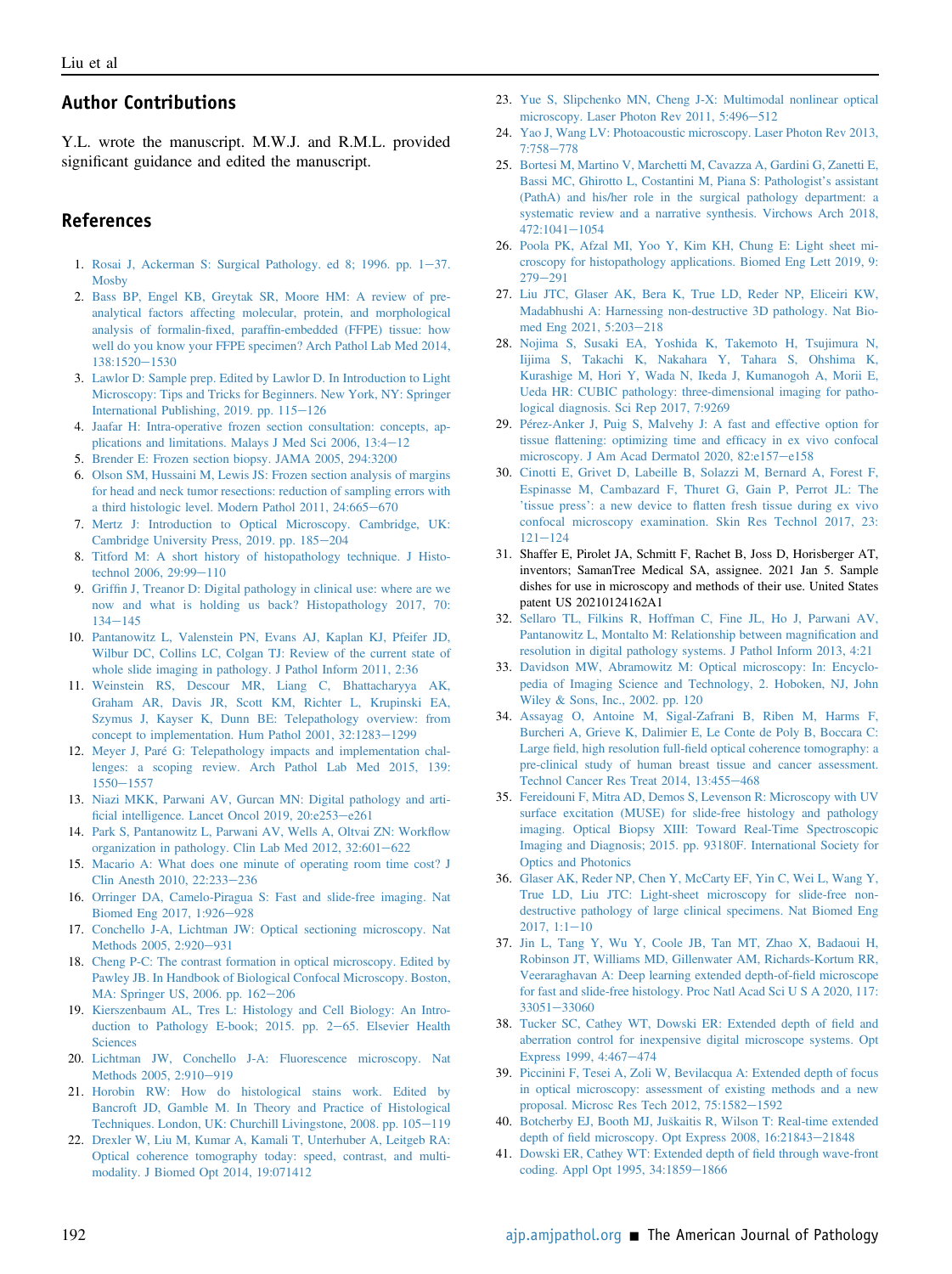- <span id="page-13-0"></span>42. [Conchello J-A, Dresser M: Extended depth-of-focus microscopy via](http://refhub.elsevier.com/S0002-9440(21)00471-5/sref41) [constrained deconvolution. J Biomed Opt 2007, 12:064026](http://refhub.elsevier.com/S0002-9440(21)00471-5/sref41)
- <span id="page-13-1"></span>43. Winter PW, Shroff H: Faster fl[uorescence microscopy: advances in](http://refhub.elsevier.com/S0002-9440(21)00471-5/sref42) [high speed biological imaging. Curr Opin Chem Biol 2014, 20:](http://refhub.elsevier.com/S0002-9440(21)00471-5/sref42)  $46 - 53$  $46 - 53$  $46 - 53$
- <span id="page-13-2"></span>44. [Yang F, Deng Z-S, Fan Q-H: A method for fast automated micro](http://refhub.elsevier.com/S0002-9440(21)00471-5/sref43)scope image stitching. Micron 2013,  $48:17-25$  $48:17-25$
- <span id="page-13-3"></span>45. [Preibisch S, Saalfeld S, Tomancak P: Globally optimal stitching of](http://refhub.elsevier.com/S0002-9440(21)00471-5/sref44) [tiled 3D microscopic image acquisitions. Bioinformatics 2009, 25:](http://refhub.elsevier.com/S0002-9440(21)00471-5/sref44)  $1463 - 1465$  $1463 - 1465$  $1463 - 1465$
- <span id="page-13-4"></span>46. [Gareau DS: The feasibility of digitally stained multimodal confocal](http://refhub.elsevier.com/S0002-9440(21)00471-5/sref45) [mosaics to simulate histopathology. J Biomed Opt 2009, 14:034050](http://refhub.elsevier.com/S0002-9440(21)00471-5/sref45)
- <span id="page-13-5"></span>47. [Chung VQ, Dwyer PJ, Nehal KS, Rajadhyaksha M, Menaker GM,](http://refhub.elsevier.com/S0002-9440(21)00471-5/sref46) [Charles C, Jiang SB: Use of ex vivo confocal scanning laser micro](http://refhub.elsevier.com/S0002-9440(21)00471-5/sref46)[scopy during mohs surgery for nonmelanoma skin cancers. Dermatol](http://refhub.elsevier.com/S0002-9440(21)00471-5/sref46) [Surg 2004, 30:1470](http://refhub.elsevier.com/S0002-9440(21)00471-5/sref46)-[1478](http://refhub.elsevier.com/S0002-9440(21)00471-5/sref46)
- 48. [Gareau DS, Li Y, Huang B, Eastman Z, Nehal KS,](http://refhub.elsevier.com/S0002-9440(21)00471-5/sref47) [Rajadhyaksha M: Confocal mosaicing microscopy in Mohs skin](http://refhub.elsevier.com/S0002-9440(21)00471-5/sref47) [excisions: feasibility of rapid surgical pathology. J Biomed Opt](http://refhub.elsevier.com/S0002-9440(21)00471-5/sref47) [2008, 13:054001](http://refhub.elsevier.com/S0002-9440(21)00471-5/sref47)
- <span id="page-13-27"></span>49. [Rajadhyaksha M, Menaker G, Flotte T, Dwyer PJ, González S:](http://refhub.elsevier.com/S0002-9440(21)00471-5/sref48) [Confocal examination of nonmelanoma cancers in thick skin exci](http://refhub.elsevier.com/S0002-9440(21)00471-5/sref48)[sions to potentially guide Mohs micrographic surgery without frozen](http://refhub.elsevier.com/S0002-9440(21)00471-5/sref48) [histopathology. J Invest Dermatol 2001, 117:1137](http://refhub.elsevier.com/S0002-9440(21)00471-5/sref48)-[1143](http://refhub.elsevier.com/S0002-9440(21)00471-5/sref48)
- 50. [Gareau DS, Jeon H, Nehal KS, Rajadhyaksha M: Rapid screening of](http://refhub.elsevier.com/S0002-9440(21)00471-5/sref49) [cancer margins in tissue with multimodal confocal microscopy. J](http://refhub.elsevier.com/S0002-9440(21)00471-5/sref49) [Surg Res 2012, 178:533](http://refhub.elsevier.com/S0002-9440(21)00471-5/sref49)-[538](http://refhub.elsevier.com/S0002-9440(21)00471-5/sref49)
- 51. [Ragazzi M, Piana S, Longo C, Castagnetti F, Foroni M, Ferrari G,](http://refhub.elsevier.com/S0002-9440(21)00471-5/sref50) [Gardini G, Pellacani G: Fluorescence confocal microscopy for pa](http://refhub.elsevier.com/S0002-9440(21)00471-5/sref50)thologists. Mod Pathol 2014,  $27:460-471$  $27:460-471$
- <span id="page-13-6"></span>52. [Tao YK, Shen D, Sheikine Y, Ahsen OO, Wang HH, Schmolze DB,](http://refhub.elsevier.com/S0002-9440(21)00471-5/sref51) [Johnson NB, Brooker JS, Cable AE, Connolly JL, Fujimoto JG:](http://refhub.elsevier.com/S0002-9440(21)00471-5/sref51) [Assessment of breast pathologies using nonlinear microscopy. Proc](http://refhub.elsevier.com/S0002-9440(21)00471-5/sref51) [Natl Acad Sci U S A 2014, 111:15304](http://refhub.elsevier.com/S0002-9440(21)00471-5/sref51)-[15309](http://refhub.elsevier.com/S0002-9440(21)00471-5/sref51)
- <span id="page-13-28"></span>53. [Cahill LC, Giacomelli MG, Yoshitake T, Vardeh H, Faulkner-](http://refhub.elsevier.com/S0002-9440(21)00471-5/sref52)[Jones BE, Connolly JL, Sun C-K, Fujimoto JG: Rapid virtual he](http://refhub.elsevier.com/S0002-9440(21)00471-5/sref52)[matoxylin and eosin histology of breast tissue specimens using a](http://refhub.elsevier.com/S0002-9440(21)00471-5/sref52) compact fl[uorescence nonlinear microscope. Lab Invest 2018, 98:](http://refhub.elsevier.com/S0002-9440(21)00471-5/sref52)  $150 - 160$  $150 - 160$  $150 - 160$
- 54. [Ji M, Lewis S, Camelo-Piragua S, Ramkissoon SH, Snuderl M,](http://refhub.elsevier.com/S0002-9440(21)00471-5/sref53) [Venneti S, Fisher-Hubbard A, Garrard M, Fu D, Wang AC, Heth JA,](http://refhub.elsevier.com/S0002-9440(21)00471-5/sref53) [Maher CO, Sanai N, Johnson TD, Freudiger CW, Sagher O, Xie XS,](http://refhub.elsevier.com/S0002-9440(21)00471-5/sref53) [Orringer DA: Detection of human brain tumor in](http://refhub.elsevier.com/S0002-9440(21)00471-5/sref53)filtration with [quantitative stimulated Raman scattering microscopy. Sci Transl Med](http://refhub.elsevier.com/S0002-9440(21)00471-5/sref53)  $2015, 7:1-11$  $2015, 7:1-11$  $2015, 7:1-11$
- 55. [Freudiger CW, Pfannl R, Orringer DA, Saar BG, Ji M, Zeng Q,](http://refhub.elsevier.com/S0002-9440(21)00471-5/sref54) [Ottoboni L, Ying W, Waeber C, Sims John R, De Jager PL,](http://refhub.elsevier.com/S0002-9440(21)00471-5/sref54) [Sagher O, Philbert MA, Xu X, Kesari S, Xie XS, Young GS:](http://refhub.elsevier.com/S0002-9440(21)00471-5/sref54) [Multicolored stain-free histopathology with coherent Raman imaging.](http://refhub.elsevier.com/S0002-9440(21)00471-5/sref54) [Lab Invest 2012, 92:1492](http://refhub.elsevier.com/S0002-9440(21)00471-5/sref54)-[1502](http://refhub.elsevier.com/S0002-9440(21)00471-5/sref54)
- <span id="page-13-29"></span>56. [Orringer DA, Pandian B, Niknafs YS, Hollon TC, Boyle J, Lewis S,](http://refhub.elsevier.com/S0002-9440(21)00471-5/sref55) [Garrard M, Hervey-Jumper SL, Garton HJL, Maher CO, Heth JA,](http://refhub.elsevier.com/S0002-9440(21)00471-5/sref55) [Sagher O, Wilkinson DA, Snuderl M, Venneti S, Ramkissoon SH,](http://refhub.elsevier.com/S0002-9440(21)00471-5/sref55) [McFadden KA, Fisher-Hubbard A, Lieberman AP, Johnson TD,](http://refhub.elsevier.com/S0002-9440(21)00471-5/sref55) [Xie XS, Trautman JK, Freudiger CW, Camelo-Piragua S: Rapid](http://refhub.elsevier.com/S0002-9440(21)00471-5/sref55) [intraoperative histology of unprocessed surgical specimens via](http://refhub.elsevier.com/S0002-9440(21)00471-5/sref55) fibre[laser-based stimulated Raman scattering microscopy. Nat Biomed](http://refhub.elsevier.com/S0002-9440(21)00471-5/sref55) Eng 2017,  $1:1-13$  $1:1-13$
- <span id="page-13-7"></span>57. [Mertz J: Optical sectioning microscopy with planar or structured](http://refhub.elsevier.com/S0002-9440(21)00471-5/sref56) illumination. Nat Methods  $2011$ ,  $8:811-819$  $8:811-819$
- <span id="page-13-20"></span>58. [Schlichenmeyer TC, Wang M, Elfer KN, Brown JQ: Video](http://refhub.elsevier.com/S0002-9440(21)00471-5/sref57)[rate structured illumination microscopy for high-throughput](http://refhub.elsevier.com/S0002-9440(21)00471-5/sref57) [imaging of large tissue areas. Biomed Opt Express 2014, 5:](http://refhub.elsevier.com/S0002-9440(21)00471-5/sref57)  $366 - 377$  $366 - 377$  $366 - 377$
- <span id="page-13-21"></span>59. [Wang M, Kimbrell HZ, Sholl AB, Tulman DB, Elfer KN,](http://refhub.elsevier.com/S0002-9440(21)00471-5/sref58) [Schlichenmeyer TC, Lee BR, Lacey M, Brown JQ: High-resolution](http://refhub.elsevier.com/S0002-9440(21)00471-5/sref58) [rapid diagnostic imaging of whole prostate biopsies using video-rate](http://refhub.elsevier.com/S0002-9440(21)00471-5/sref58)

fl[uorescence structured illumination microscopy. Cancer Res 2015,](http://refhub.elsevier.com/S0002-9440(21)00471-5/sref58) [75:4032](http://refhub.elsevier.com/S0002-9440(21)00471-5/sref58)-[4041](http://refhub.elsevier.com/S0002-9440(21)00471-5/sref58)

- <span id="page-13-8"></span>60. [Fereidouni F, Harmany ZT, Tian M, Todd A, Kintner JA,](http://refhub.elsevier.com/S0002-9440(21)00471-5/sref59) [McPherson JD, Borowsky AD, Bishop J, Lechpammer M,](http://refhub.elsevier.com/S0002-9440(21)00471-5/sref59) [Demos SG, Levenson R: Microscopy with ultraviolet surface exci](http://refhub.elsevier.com/S0002-9440(21)00471-5/sref59)[tation for rapid slide-free histology. Nat Biomed Eng 2017, 1:](http://refhub.elsevier.com/S0002-9440(21)00471-5/sref59) [957](http://refhub.elsevier.com/S0002-9440(21)00471-5/sref59)-[966](http://refhub.elsevier.com/S0002-9440(21)00471-5/sref59)
- <span id="page-13-9"></span>61. [Liu Y, Rollins AM, Levenson RM, Fereidouni F, Jenkins MW: Pocket](http://refhub.elsevier.com/S0002-9440(21)00471-5/sref60) [MUSE: an affordable, versatile and high-performance](http://refhub.elsevier.com/S0002-9440(21)00471-5/sref60) fluorescence [microscope using a smartphone. Commun Biol 2021, 4:1](http://refhub.elsevier.com/S0002-9440(21)00471-5/sref60)-[14](http://refhub.elsevier.com/S0002-9440(21)00471-5/sref60)
- <span id="page-13-10"></span>62. [Jain M, Narula N, Salamoon B, Shevchuk MM, Aggarwal A,](http://refhub.elsevier.com/S0002-9440(21)00471-5/sref61) [Altorki N, Stiles B, Boccara C, Mukherjee S: Full-](http://refhub.elsevier.com/S0002-9440(21)00471-5/sref61)field optical [coherence tomography for the analysis of fresh unstained human](http://refhub.elsevier.com/S0002-9440(21)00471-5/sref61) [lobectomy specimens. J Pathol Inform 2013, 4:26](http://refhub.elsevier.com/S0002-9440(21)00471-5/sref61)
- <span id="page-13-25"></span>63. [Apelian C, Harms F, Thouvenin O, Boccara AC: Dynamic full](http://refhub.elsevier.com/S0002-9440(21)00471-5/sref62) field [optical coherence tomography: subcellular metabolic contrast](http://refhub.elsevier.com/S0002-9440(21)00471-5/sref62) [revealed in tissues by interferometric signals temporal analysis.](http://refhub.elsevier.com/S0002-9440(21)00471-5/sref62) [Biomed Opt Express 2016, 7:1511](http://refhub.elsevier.com/S0002-9440(21)00471-5/sref62)-[1524](http://refhub.elsevier.com/S0002-9440(21)00471-5/sref62)
- <span id="page-13-26"></span>64. [Scholler J, Groux K, Goureau O, Sahel J-A, Fink M, Reichman S,](http://refhub.elsevier.com/S0002-9440(21)00471-5/sref63) [Boccara C, Grieve K: Dynamic full-](http://refhub.elsevier.com/S0002-9440(21)00471-5/sref63)field optical coherence tomog[raphy: 3D live-imaging of retinal organoids. Light Sci Appl 2020, 9:](http://refhub.elsevier.com/S0002-9440(21)00471-5/sref63) [140](http://refhub.elsevier.com/S0002-9440(21)00471-5/sref63)
- <span id="page-13-11"></span>65. [Glaser AK, Reder NP, Chen Y, Yin C, Wei L, Kang S, Barner LA,](http://refhub.elsevier.com/S0002-9440(21)00471-5/sref64) [Xie W, McCarty EF, Mao C, Halpern AR, Stoltzfus CR,](http://refhub.elsevier.com/S0002-9440(21)00471-5/sref64) [Daniels JS, Gerner MY, Nicovich PR, Vaughan JC, True LD,](http://refhub.elsevier.com/S0002-9440(21)00471-5/sref64) [Liu JTC: Multi-immersion open-top light-sheet microscope for](http://refhub.elsevier.com/S0002-9440(21)00471-5/sref64) [high-throughput imaging of cleared tissues. Nat Commun 2019, 10:](http://refhub.elsevier.com/S0002-9440(21)00471-5/sref64) [2781](http://refhub.elsevier.com/S0002-9440(21)00471-5/sref64)
- <span id="page-13-12"></span>66. [Yao D-K, Maslov KI, Wang LV, Chen R, Zhou Q: Optimal ultra](http://refhub.elsevier.com/S0002-9440(21)00471-5/sref65)[violet wavelength for in vivo photoacoustic imaging of cell nuclei. J](http://refhub.elsevier.com/S0002-9440(21)00471-5/sref65) [Biomed Opt 2012, 17:056004](http://refhub.elsevier.com/S0002-9440(21)00471-5/sref65)
- <span id="page-13-13"></span>67. [Shi J, Wong TTW, He Y, Li L, Zhang R, Yung CS, Hwang J,](http://refhub.elsevier.com/S0002-9440(21)00471-5/sref66) [Maslov K, Wang LV: High-resolution, high-contrast mid-infrared](http://refhub.elsevier.com/S0002-9440(21)00471-5/sref66) [imaging of fresh biological samples with ultraviolet-localized pho](http://refhub.elsevier.com/S0002-9440(21)00471-5/sref66)[toacoustic microscopy. Nat Photon 2019, 13:609](http://refhub.elsevier.com/S0002-9440(21)00471-5/sref66)-[615](http://refhub.elsevier.com/S0002-9440(21)00471-5/sref66)
- <span id="page-13-14"></span>68. [Hedvat CV: Digital microscopy: past, present, and future. Arch](http://refhub.elsevier.com/S0002-9440(21)00471-5/sref67) [Pathol Lab Med 2010, 134:1666](http://refhub.elsevier.com/S0002-9440(21)00471-5/sref67)-[1670](http://refhub.elsevier.com/S0002-9440(21)00471-5/sref67)
- <span id="page-13-15"></span>69. [Yoshitake T, Giacomelli MG, Quintana LM, Vardeh H, Cahill LC,](http://refhub.elsevier.com/S0002-9440(21)00471-5/sref68) [Faulkner-Jones BE, Connolly JL, Do D, Fujimoto JG: Rapid histo](http://refhub.elsevier.com/S0002-9440(21)00471-5/sref68)[pathological imaging of skin and breast cancer surgical specimens](http://refhub.elsevier.com/S0002-9440(21)00471-5/sref68) [using immersion microscopy with ultraviolet surface excitation. Sci](http://refhub.elsevier.com/S0002-9440(21)00471-5/sref68) [Rep 2018, 8:4476](http://refhub.elsevier.com/S0002-9440(21)00471-5/sref68)
- <span id="page-13-16"></span>70. [Fereidouni F, Harmany Z, Demos S, Levenson R: MUSE: micro](http://refhub.elsevier.com/S0002-9440(21)00471-5/sref69)[scopy via UV excitation for rapid histology; 2016. pp. 146](http://refhub.elsevier.com/S0002-9440(21)00471-5/sref69)-[147.](http://refhub.elsevier.com/S0002-9440(21)00471-5/sref69) [2016 IEEE Photonics Conference \(IPC\)](http://refhub.elsevier.com/S0002-9440(21)00471-5/sref69)
- <span id="page-13-17"></span>71. [Rubinsztein-Dunlop H, Forbes A, Berry MV, Dennis MR,](http://refhub.elsevier.com/S0002-9440(21)00471-5/sref70) [Andrews DL, Mansuripur M, Denz C, Alpmann C, Banzer P,](http://refhub.elsevier.com/S0002-9440(21)00471-5/sref70) [Bauer T, Karimi E, Marrucci L, Padgett M, Ritsch-Marte M,](http://refhub.elsevier.com/S0002-9440(21)00471-5/sref70) [Litchinitser NM, Bigelow NP, Rosales-Guzmán C, Belmonte A,](http://refhub.elsevier.com/S0002-9440(21)00471-5/sref70) [Torres JP, Neely TW, Baker M, Gordon R, Stilgoe AB, Romero J,](http://refhub.elsevier.com/S0002-9440(21)00471-5/sref70) [White AG, Fickler R, Willner AE, Xie G, McMorran B, Weiner AM:](http://refhub.elsevier.com/S0002-9440(21)00471-5/sref70) [Roadmap on structured light. J Opt 2016, 19:013001](http://refhub.elsevier.com/S0002-9440(21)00471-5/sref70)
- <span id="page-13-18"></span>72. [Schermelleh L, Heintzmann R, Leonhardt H: A guide to super](http://refhub.elsevier.com/S0002-9440(21)00471-5/sref71)resolution fl[uorescence microscopy. J Cell Biol 2010, 190:165](http://refhub.elsevier.com/S0002-9440(21)00471-5/sref71)-[175](http://refhub.elsevier.com/S0002-9440(21)00471-5/sref71)
- <span id="page-13-19"></span>73. [Neil MA, Ju](http://refhub.elsevier.com/S0002-9440(21)00471-5/sref72)[skaitis R, Wilson T: Method of obtaining optical](http://refhub.elsevier.com/S0002-9440(21)00471-5/sref72) [sectioning by using structured light in a conventional microscope. Opt](http://refhub.elsevier.com/S0002-9440(21)00471-5/sref72) [Lett 1997, 22:1905](http://refhub.elsevier.com/S0002-9440(21)00471-5/sref72)-[1907](http://refhub.elsevier.com/S0002-9440(21)00471-5/sref72)
- <span id="page-13-22"></span>74. [Cohen N, Yang S, Andalman A, Broxton M, Grosenick L,](http://refhub.elsevier.com/S0002-9440(21)00471-5/sref73) [Deisseroth K, Horowitz M, Levoy M: Enhancing the performance of](http://refhub.elsevier.com/S0002-9440(21)00471-5/sref73) the light fi[eld microscope using wavefront coding. Opt Express 2014,](http://refhub.elsevier.com/S0002-9440(21)00471-5/sref73) [22:24817](http://refhub.elsevier.com/S0002-9440(21)00471-5/sref73)-[24839](http://refhub.elsevier.com/S0002-9440(21)00471-5/sref73)
- <span id="page-13-23"></span>75. [Roberts N, Magee D, Song Y, Brabazon K, Shires M, Crellin D,](http://refhub.elsevier.com/S0002-9440(21)00471-5/sref74) [Orsi NM, Quirke R, Quirke P, Treanor D: Toward routine use of 3D](http://refhub.elsevier.com/S0002-9440(21)00471-5/sref74) histopathology as a research tool. Am J Pathol  $2012$ ,  $180:1835-1842$  $180:1835-1842$
- <span id="page-13-24"></span>76. [Costantini I, Cicchi R, Silvestri L, Vanzi F, Pavone FS: In-vivo and](http://refhub.elsevier.com/S0002-9440(21)00471-5/sref75) [ex-vivo optical clearing methods for biological tissues: review. Bio](http://refhub.elsevier.com/S0002-9440(21)00471-5/sref75)[med Opt Express 2019, 10:5251](http://refhub.elsevier.com/S0002-9440(21)00471-5/sref75)-[5267](http://refhub.elsevier.com/S0002-9440(21)00471-5/sref75)